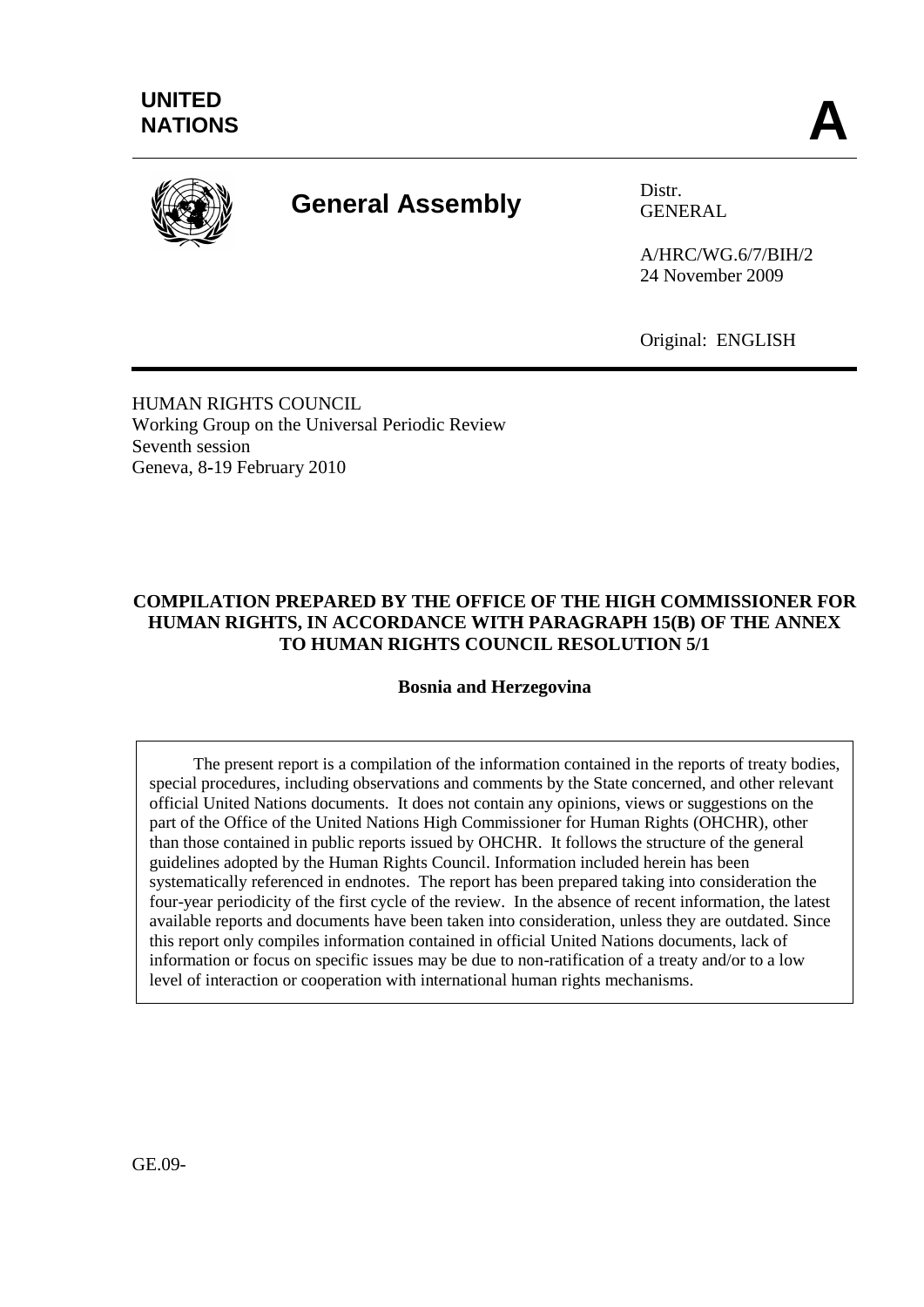# **I. BACKGROUND AND FRAMEWORK**

#### **A. Scope of international obligations<sup>1</sup>**

| Core universal human<br>rights treaties <sup>2</sup> | Date of ratification,<br>accession or succession | <b>Declarations</b><br>/reservations                | Recognition of specific competences of<br><i>treaty bodies</i>                                                    |
|------------------------------------------------------|--------------------------------------------------|-----------------------------------------------------|-------------------------------------------------------------------------------------------------------------------|
| <b>ICERD</b>                                         | 16 July 1993                                     | None                                                | Individual complaints (art. 14): No                                                                               |
| <b>ICESCR</b>                                        | 1 Sept. 1993                                     | None                                                |                                                                                                                   |
| <b>ICCPR</b>                                         | 1 Sept. 1993                                     | None                                                | Inter-State complaints (art. 41): Yes                                                                             |
| <b>ICCPR-OP1</b>                                     | 1 March 1995                                     | None                                                |                                                                                                                   |
| <b>ICCPR-OP2</b>                                     | 16 March 2001                                    | None                                                |                                                                                                                   |
| <b>CEDAW</b>                                         | 1 Sept. 1993                                     | None                                                |                                                                                                                   |
| OP-CEDAW                                             | 4 Sept. 2002                                     | None                                                | Inquiry procedure (arts. 8 and 9): Yes                                                                            |
| <b>CAT</b>                                           | 1 Sept. 1993                                     | None                                                | Inter-State complaints (art. 21): Yes<br>Individual complaints (art. 22): Yes<br>Inquiry procedure (art. 20): Yes |
| OP-CAT                                               | 24 Oct. 2008                                     | None                                                |                                                                                                                   |
| <b>CRC</b>                                           | 1 Sept. 1993                                     | None                                                |                                                                                                                   |
| OP-CRC-AC                                            | 10 Oct. 2003                                     | <b>Binding declaration</b><br>under art 3: 18 years |                                                                                                                   |
| OP-CRC-SC                                            | 4 Sept. 2002                                     | None                                                |                                                                                                                   |
| <b>ICRMW</b>                                         | 13 Dec. 1996                                     | None                                                | Inter-State complaints (art. 76): No<br>Individual complaints (art. 77): No                                       |
| <b>CRPD</b>                                          |                                                  |                                                     |                                                                                                                   |
| <b>CRPD-OP</b>                                       |                                                  |                                                     |                                                                                                                   |
| <b>CED</b>                                           |                                                  |                                                     |                                                                                                                   |

*Core treaties to which Bosnia and Herzegovina is not a party:* CRPD, CRPD-OP, CED (signature only, 2007), and OP-ICESCR.

| Other main relevant international instruments                                      | Ratification, accession or succession |
|------------------------------------------------------------------------------------|---------------------------------------|
| Convention on the Prevention and Punishment of the Crime of Genocide               | <b>Yes</b>                            |
| Rome Statute of the International Criminal Court                                   | Yes                                   |
| Palermo Protocol <sup>3</sup>                                                      | <b>Yes</b>                            |
| Refugees and stateless persons <sup>4</sup>                                        | Yes                                   |
| Geneva Conventions of 12 August 1949 and Additional Protocols thereto <sup>5</sup> | Yes except AP III                     |
| ILO fundamental conventions <sup>6</sup>                                           | <b>Yes</b>                            |
| <b>UNESCO</b> Convention against Discrimination in Education                       | <b>Yes</b>                            |

1. In 2005, the Committee on the Rights of the Child (CRC) recommended that the State implement and incorporate OP-CRC-SC in the criminal justice systems.**<sup>7</sup>** In 2006, the Committee on the Elimination of Racial Discrimination (CERD) recommended that Bosnia and Herzegovina consider making the optional declaration provided for in Article 14 of ICERD,<sup>8</sup> and that it ratify the amendments to Article 8, paragraph 6, of ICERD. **9** The Committe on Migrant Workers (CMW) encouraged the State, in 2009,to consider making the declarations provided for in articles 76 and 77 of ICRMW. **10**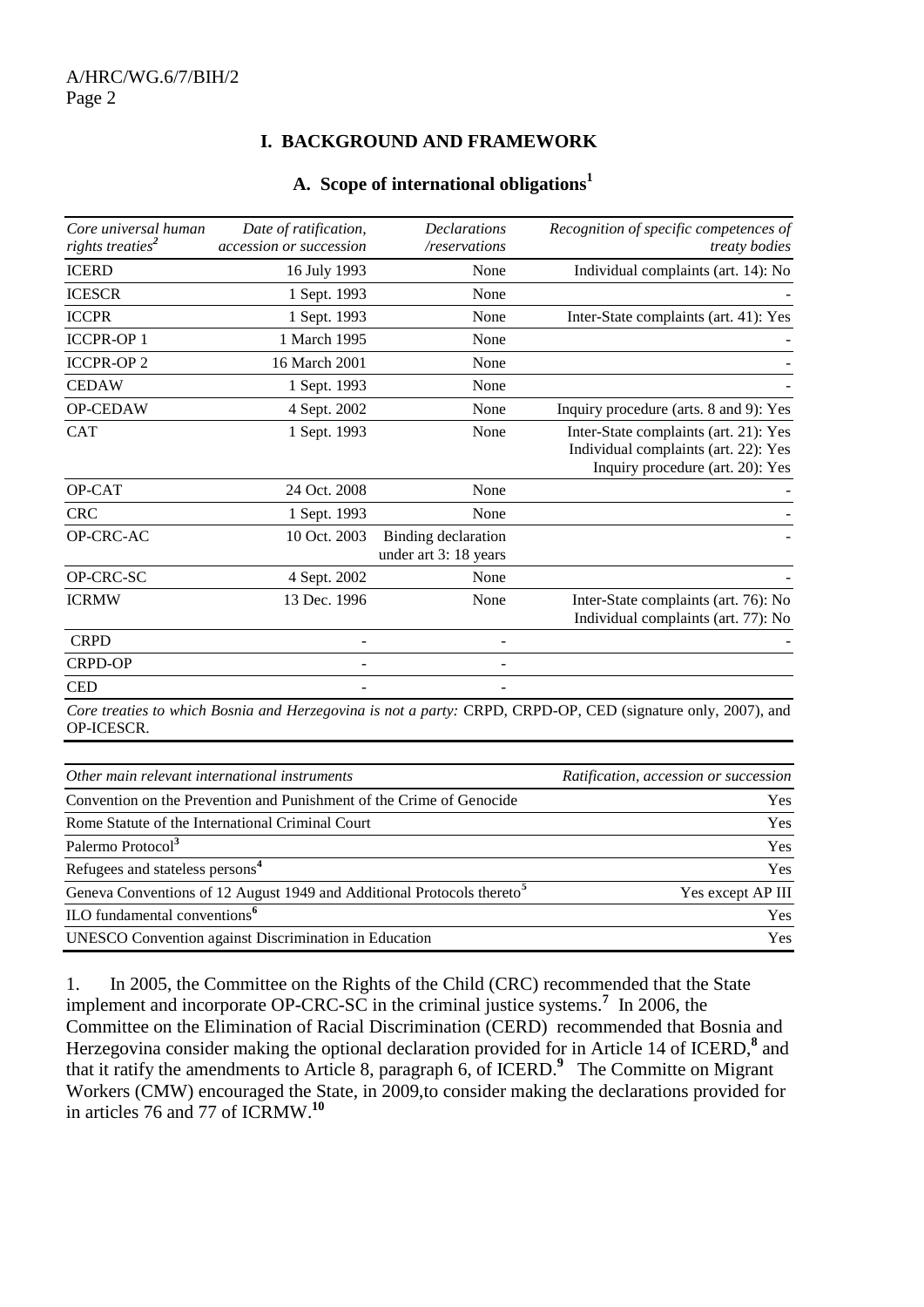## **B. Constitutional and legislative framework**

2. The Committee on Economic, Social and Cultural Rights (CESCR)**<sup>11</sup>**, Committee Against Torture  $(CAT)^{12}$ ,  $CRC^{13}$  and  $CMW^{14}$  noted that the constitutional framework, which divides the State into two Entities (the decentralized Federation consisting of 10 cantons and the centralized Republika Srpska) as well as one district (the District of Brcko), confers limited responsibility and authority to the Government at the State level and creates a complex administrative structure.

3. In 2005, CESCR**<sup>15</sup>** and, in 2006, the Committee on the Elimination of Discrimination against Women (CEDAW)**<sup>16</sup>** urged the State to ensure the justiciability of the ICESCR**<sup>17</sup>** and CEDAW**<sup>18</sup>** rights in domestic courts.

4. CERD was concerned that under articles IV and V of the Constitution, only persons belonging to "constituent peoples" (Bosniaks, Croats, and Serbs) can be elected to the House of Peoples and to the tripartite Presidency of Bosnia and Herzegovina. CERD urged the State to proceed with amending the Constitution and the Election Law.**<sup>19</sup>** The HR Committee expressed a similar concern and recommended reopening talks on the constitutional reform.**<sup>20</sup>** In its response to the follow-up request of CERD, Bosnia and Herzegovina indicated that it agreed that the existing provisions are discriminatory.**<sup>21</sup>**

5. CERD recommended that the prohibition of ethnic discrimination contained in Article II (4) of the Constitution apply to all rights and freedoms set forth in article 5 of ICERD.**<sup>22</sup>** It also recommended removing all discriminatory language.**<sup>23</sup>**

6. CESCR and CRC noted with appreciation the adoption, in 2003, of the Law on the Protection of National Minorities, which recognizes all 17 national minorities.<sup>24</sup> The HR Committee welcomed the adoption of State and Entity Laws on Protection of Witnesses.<sup>25</sup>

7. OHCHR noted that the key law protecting civilian victims of war in the Federation was the Law on Basis of Social Protection, Protection of Civilian Victims of War and Protection of Families with Children, which was amended in 2006 to include the recognition of victims of sexual violence and camp survivors and the payment of allowances.**<sup>26</sup>**

8. In 2006, the HR Committee**<sup>27</sup>** and CEDAW**<sup>28</sup>** welcomed the adoption of a Law on the Protection from Family Violence. CRC noted with appreciation the enactment of the Law on the Protection of Mentally Disabled Persons and the adoption of the Standard Rules on the Equalization of Opportunities for Persons with Disabilities.**<sup>29</sup>**

# **C. Institutional and human rights infrastructure**

9. The Human Rights Ombudsman of Bosnia and Herzegovina was accredited with "A status" by the International Coordinating Committee of National Human Rights Institutions for the Promotion and Protection of Human Rights (ICC) in 2004. The current status is due for review by the ICC in November 2009.**<sup>30</sup>**

10. CESCR recommended that the State ensure the independence of the Office of the State Ombudsman,**<sup>31</sup>** headed by political appointees representing the three constituent peoples.**<sup>32</sup>** CERD recommended ensuring the financial autonomy and effectiveness of the Ombudsman.**<sup>33</sup>** CESCR**<sup>34</sup>** and CERD**<sup>35</sup>** recommended that the State adopt one common human rights approach.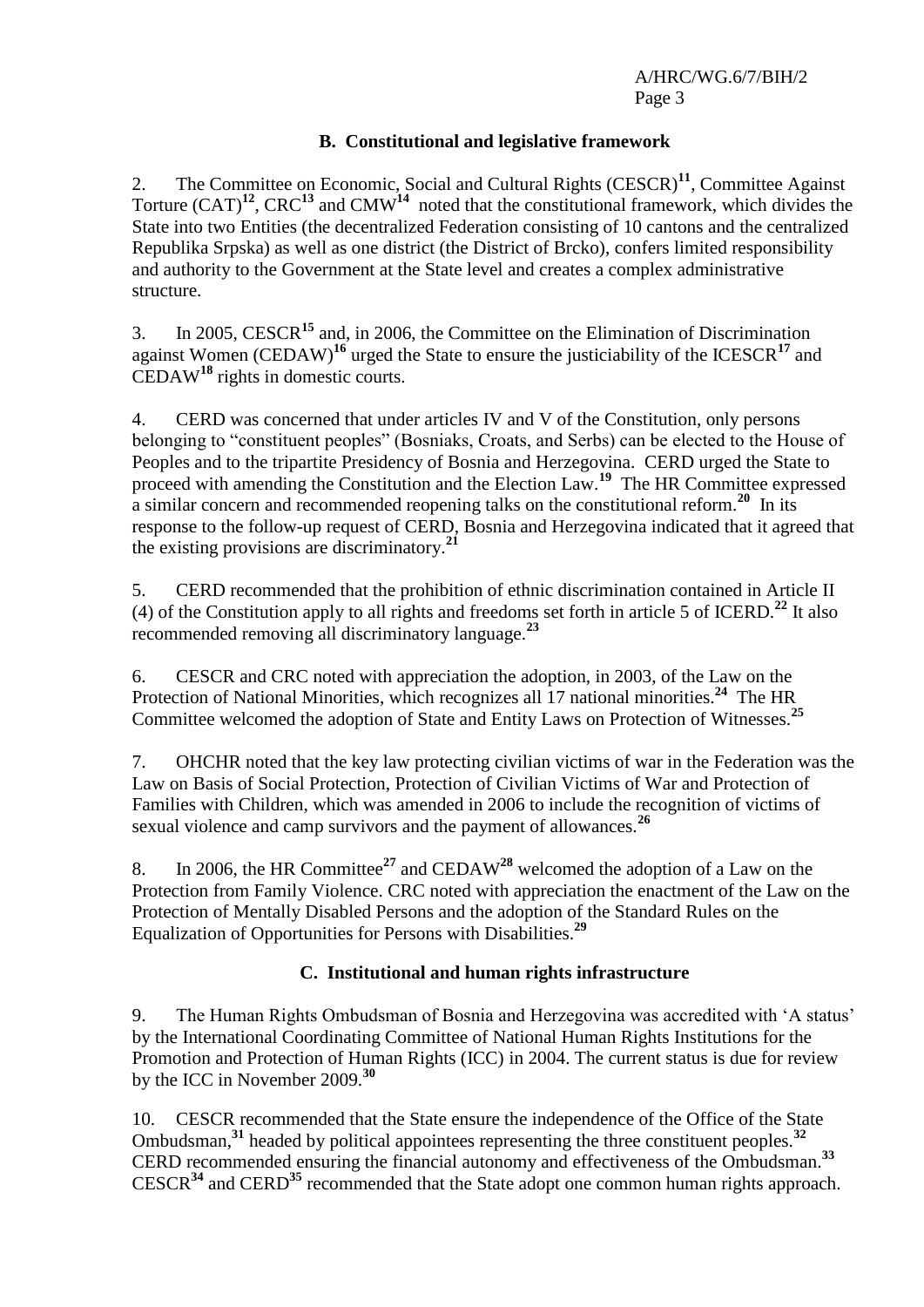11. UNICEF indicated that the Law on Human Rights Ombudsmen, amended in March 2006, stipulated that Entity Ombudsoffices should be replaced by a national Ombudsoffice. It also called for separate organizational units to be established to monitor the implementation of children"s rights. **<sup>36</sup>** UNICEF reported that despite the recommendation of the CRC**<sup>37</sup>** to strengthen the function of the Council for Children, this advisory body was not re-elected in 2007. **<sup>38</sup>** The Republika Srpska appointed an Ombudsman for children in 2008.**<sup>39</sup>**

12. The 2008 CCA indicated that under the Constitutional Court there is a Human Rights Chamber. **40**

13. CAT**<sup>41</sup>** and HR Committee**<sup>42</sup>** welcomed the establishment of a War Crimes Chamber with competence to deal with cases transferred from the International Criminal Tribunal for the Former Yugoslavia (ICTY). CAT welcomed the establishment of the State Court, the Special War Crimes Department of the Prosecutor's Office, and the Srebrenica Commission.<sup>43</sup>

14. CEDAW, HR Committee and CESCR welcomed the establishment of the Gender Equality Agency at the State level.**<sup>44</sup>** CESCR recommended that the State increase the agency"s resources **<sup>45</sup>** and CEDAW recommended that it would directly report to the Council of Ministers.**<sup>46</sup>**

# **D. Policy measures**

15. CEDAW recommended the adoption of the draft gender action plan, that the State allocate funds for its implementation and continue gender training of officials.**<sup>47</sup>** CAT recommended that the State conduct training of law enforcement personnel on CAT"s provisions.**<sup>48</sup>**

16. CERD recommended that the State review the National Strategy for Roma to ensure that it identify specific measures, establish budgetary allocations and the bodies responsible for its implementation.**<sup>49</sup>** UNICEF highlighted that in the context of the Decade for Roma Inclusion (2005-15), which Bosnia and Herzegovina joined in 2008, Roma Action Plans on health, housing and employment were developed.**<sup>50</sup>**

17. CRC noted, inter alia, the adoption of a National Plan of Action to combat trafficking in 2001 and of the Action Plan for Children 2002-2010,**<sup>51</sup>** and recommended its effective implementation.**<sup>52</sup>**

18. UNHCR reported that the legal protection of IDPs and returnees is regulated by annex VII of the Dayton Peace Agreement.**<sup>53</sup>** The Representative of the Secretary-General on the human rights of internally displaced persons advocated for the speedy adoption of the revised Strategy for the Implementation of Annex VII of the Dayton Peace Agreement, which sets out a range of measures to assist the displaced. **54**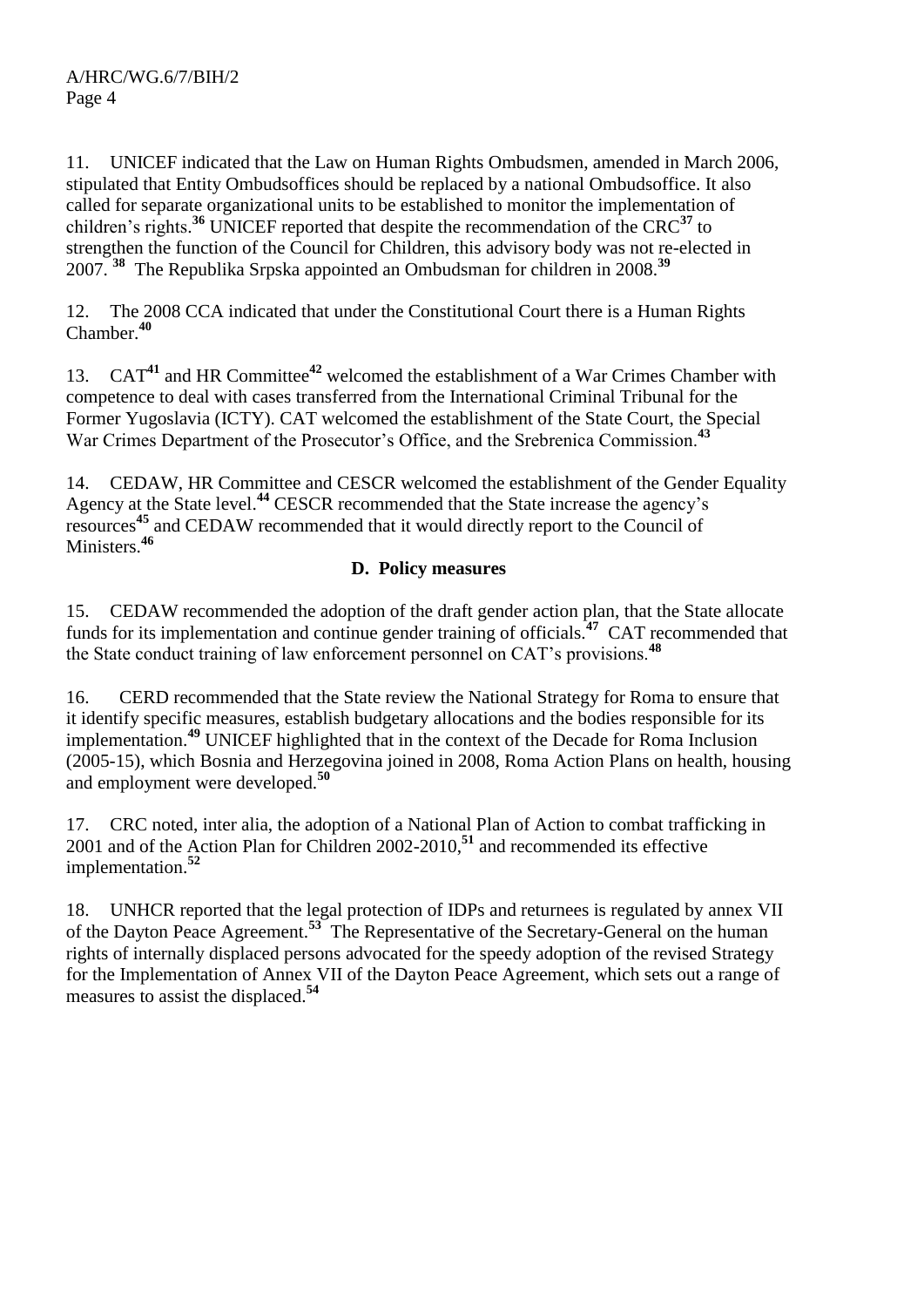#### **II. PROMOTION AND PROTECTION OF HUMAN RIGHTS ON THE GROUND**

#### **A. Cooperation with human rights mechanisms**

| Treaty body <sup>55</sup> | Latest report<br>submitted and<br>considered | Latest<br>concluding<br>observations | Follow-up response                     | Reporting status                                                       |
|---------------------------|----------------------------------------------|--------------------------------------|----------------------------------------|------------------------------------------------------------------------|
| <b>CERD</b>               | 2005                                         | March 2006                           | Nov. 2007 and June<br>2009             | Combined seventh and eighth periodic<br>reports received in 2008       |
| <b>CESCR</b>              | 2004                                         | Nov. 2005                            |                                        | Second periodic report due in 2010                                     |
| <b>HR</b> Committee       | 2005                                         | Nov. 2006                            | Dec. 2007, Dec. 2008<br>and March 2009 | Second periodic report due in 2010                                     |
| <b>CEDAW</b>              | 2004                                         | June 2006                            |                                        | Combined fourth and fifth periodic<br>report due in 2010               |
| <b>CAT</b>                | 2004                                         | Nov. 2005                            | Feb. 2006 and May<br>2007              | Combined second to fifth periodic<br>reports overdue since March 2009  |
| <b>CRC</b>                | 2004                                         | June 2005                            |                                        | Combined second to fourth periodic<br>reports overdue since March 2009 |
| OP-CRC-AC                 |                                              |                                      |                                        | Initial report received in 2008                                        |
| OP-CRC-SC                 |                                              |                                      |                                        | Initial report received in 2008                                        |
| <b>CMW</b>                | 2007                                         | April 2009                           |                                        | Second periodic report due in 2011                                     |

#### **1. Cooperation with treaty bodies**

#### **2. Cooperation with special procedures**

| Standing invitation issued                                      | N <sub>0</sub>                                                                                                                                                                                                                                                                  |
|-----------------------------------------------------------------|---------------------------------------------------------------------------------------------------------------------------------------------------------------------------------------------------------------------------------------------------------------------------------|
| Latest visits or mission reports                                | Special Rapporteur on trafficking (20-28 February 2005), Representative of<br>the Secretary-General on internally displaced persons (9-15 June 2005, 16-<br>20 June 2008, 11-13 November 2009), Special Rapporteur on the right to<br>education (24 September - 3 October 2007) |
| Visits agreed upon in principle                                 | Special Rapporteur on contemporary forms of racism                                                                                                                                                                                                                              |
| Visits requested and not yet agreed<br>upon                     |                                                                                                                                                                                                                                                                                 |
| Facilitation/cooperation during<br>missions                     | The Special Rapporteur on education extended his gratitude to the<br>Government of Bosnia and Herzegovina for the invitation and to those whom<br>he met. $56$                                                                                                                  |
| Follow-up to visits                                             |                                                                                                                                                                                                                                                                                 |
| Responses to letters of allegations<br>and urgent appeals       | During the period under review, two communications were sent. The<br>Government replied to one communication.                                                                                                                                                                   |
| Responses to questionnaires on<br>thematic issues <sup>57</sup> | Bosnia and Herzegovina responded to 4 of the 16 questionnaires sent by<br>special procedures mandate holders, <sup>58</sup> within the deadlines. <sup>59</sup>                                                                                                                 |

## **3. Cooperation with the Office of the High Commissioner for Human Rights**

19. OHCHR had opened its office in Bosnia and Herzegovina in 1994 initially to service the mandate of the Special Rapporteur appointed by the Commission on Human Rights. The office was closed in June 2007. Most recently, the office had focused on non-discrimination and women's rights; transitional justice; anti-trafficking; economic and social rights of vulnerable groups. **60**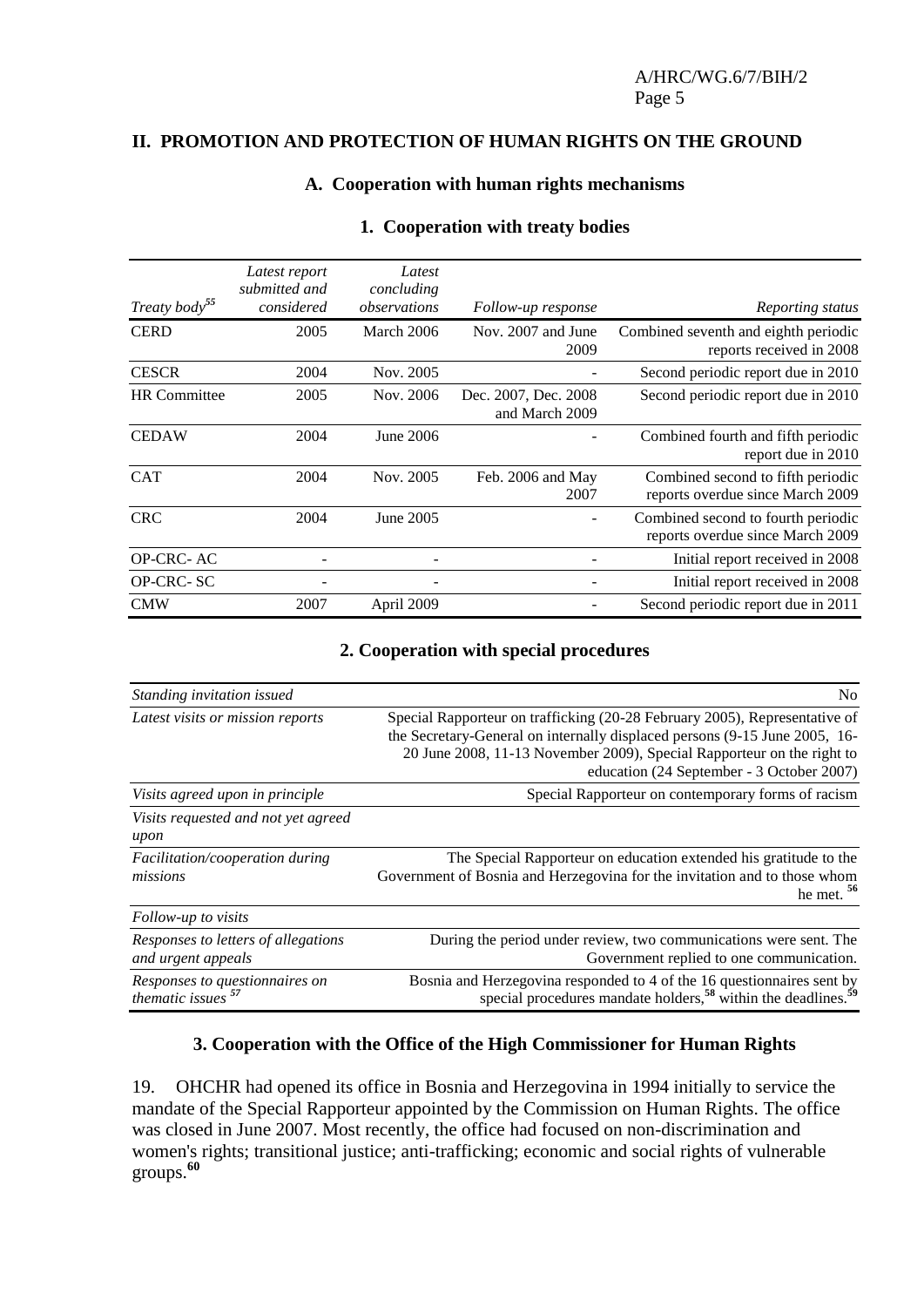# **B. Implementation of international human rights obligations**

# **1. Equality and non-discrimination**

20. The 2008 Common Country Assessment (CCA) indicated that by focusing on the "three constituent peoples", the Constitution lends itself to the exclusion of "Others", in particular the Roma.**<sup>61</sup>** CERD expressed concern about the persistence of ethnic divisions,**<sup>62</sup>** noted that the last census was conducted in 1991, and recommended that the State establish mechanisms for monitoring acts of ethnically motivated discrimination and violence. **<sup>63</sup>** CERD also recommended enacting legislation prohibits acts of racial discrimination in employment, housing, healthcare, social security, education and public accommodations.**<sup>64</sup>**

21. The HR Committee was concerned about discrimination and violence perpetrated against the Roma and recommended that the Government undertake programmes of public information to combat anti-Roma prejudice.**<sup>65</sup>** UNHCR indicated that civil registration procedures, which are not harmonized throughout the country, have a significant impact on the de facto stateless Roma population, and particularly to access to such rights as health care and education.**<sup>66</sup>** UNHCR indicated that assistance for return is too often allocated on the basis of ethnicity and/or political affiliation.**<sup>67</sup>**

22. CEDAW was concerned that, in the post-war period, the creation of political and administrative structures based on ethnicity had contributed to a limited recognition and implementation of gender equality principles.**<sup>68</sup>** CEDAW urged the State to eliminate discrimination against women and to include women in political, economic and social transformation processes.**<sup>69</sup>** CRC recommended that the State strengthen measures to prevent and eliminate de facto discrimination against children with disabilities, Roma and children belonging to ethnic and/or religious minorities or other nationalities.**<sup>70</sup>** UNICEF indicated that in addition to limited access to social services, Roma children face stigma and discrimination.**<sup>71</sup>**

# **2. Right to life, liberty and security of the person**

23. CRC**<sup>72</sup>** was concerned that there are still approximately 30,000 minefields throughout the country. CRC recommended that the State continue carrying out mine-awareness campaigns, undertake as a matter of priority demining programmes and extend the psychological and social assistance to children affected.**<sup>73</sup>**

24. In 2005, CAT recommended that, regarding the crime of torture, the State ensure that the legal definitions in the Republika Srpska and Brcko District are harmonized with the Criminal Code and the Criminal Procedure Code of Bosnia and Herzegovina.**<sup>74</sup>** Regarding torture and illtreatment that occurred during the 1992-1995 conflict, CAT recommended that the State: ensure prompt investigations; prosecution and punishment of perpetrators and the provision of compensation; extend full cooperation to the ICTY. **<sup>75</sup>** In its follow-up response, the State informed that a special Division for Witness Protection within the State Investigation and Protection Agency (SIPA) was established.**<sup>76</sup>**

25. OHCHR noted that State still failed to acknowledge victims of torture as claim-holders and to put in place a coherent strategy to enforce their rights.**<sup>77</sup>** Wartime torture victims are generally among the most vulnerable persons as they often became refugees or were internally displaced, had unresolved property issues, lost their closest family members or were victims of sexual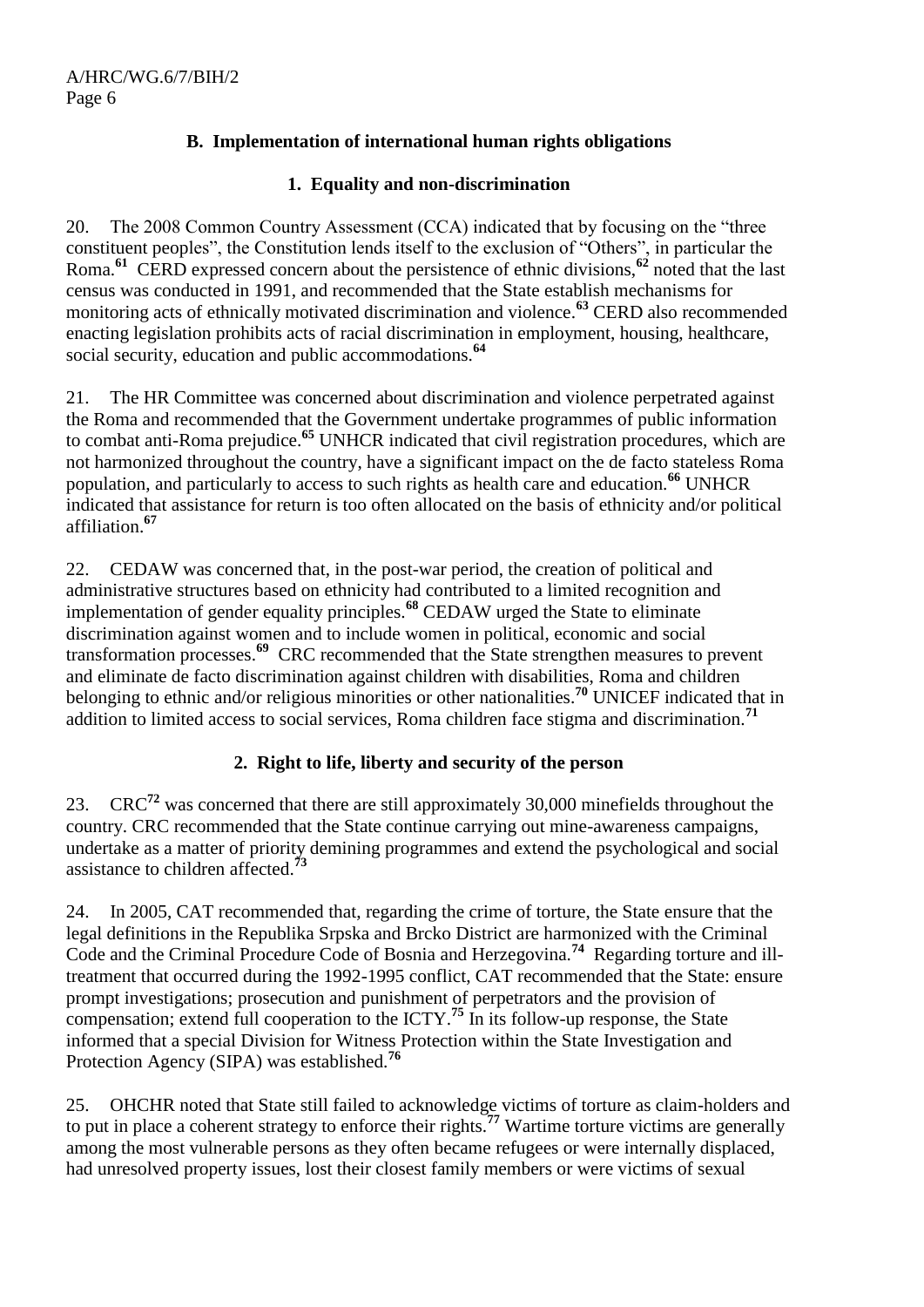violence. **<sup>78</sup>** CEDAW expressed concern at the situation of victims of sexual violence of the 1992-1995 armed conflict, as highlighted also by UNHCR,**<sup>79</sup>** and urged, together with CESCR, **80** the State to recognize and protect, through a State law, women victims of sexual violence.**<sup>81</sup>**

26. CAT recommended that the State allow regular and independent monitoring of police and prison officials;**<sup>82</sup>** guarantee the right of detainees to contact families and access independent medical and legal counsel;<sup>83</sup> and investigate promptly all allegations of violence in detention.<sup>84</sup> HR Committee was concerned by the possibility of 72-hour detention in police custody.**<sup>85</sup>**

27. HR Committee**<sup>86</sup>** and CESCR**<sup>87</sup>** were concerned about underreporting, lenient sentences and inadequate assistance for victims of domestic violence. CRC was concerned that children are increasingly exposed to domestic violence and other forms of abuses, including sexual abuse.**<sup>88</sup>** CRC recommended that the State, inter alia, expressly prohibit corporal punishment at home and in institutions; provide full physical and psychological recovery for children victims of violence.**<sup>89</sup>** UNICEF noted that a foster-care system has not yet been established at national  $level<sup>90</sup>$ 

28. CMW recommended that the State address trafficking in persons, including through prevention, rehabilitation of victims, and prosecution of those responsible.**<sup>91</sup>** CRC recommended that investigations be carried out regarding the allegations that police officers may be involved in trafficking and that it impose sanctions.**<sup>92</sup>** CEDAW recommended that protection be extended to cover women trafficked internally; that trafficked women and girls have support to provide testimony.**<sup>93</sup>** CAT recommended that the State should, inter alia, ensure that victims obtain redress and adequate compensation.**<sup>94</sup>**

29. In 2005, the Special Rapporteur on trafficking in persons, especially women and children, recommended that increased attention be devoted to the prevention of internal trafficking and trafficking from Bosnia and Herzegovina to other countries, with particular attention to the root causes of the phenomenon.**<sup>95</sup>** Long-term prevention should also include anti-discrimination measures, job opportunities for women, legal migration projects targeting women, awareness raising programmes targeting violence against women.**<sup>96</sup>**

# **3. Administration of justice, including impunity, and the rule of law**

30. CAT remained concerned about alleged cases of ethnic bias and politically influenced police and judicial procedures and recommended that the State ensure fair treatment in all judicial procedures.<sup>97</sup> CAT considered the State's follow-up replies and requested further information in this respect. **98** CAT recommended that the State: ensure that persons deprived of their liberty are aware of their rights; establish an independent mechanism to investigate alleged torture or ill-treatment; and provide access by competent bodies.**<sup>99</sup>** According to OHCHR, in terms of access to justice, legal mechanisms are in place to bring perpetrators of torture during the conflict to justice at both international and national level. Nevertheless, efforts to bring to justice those responsible are still far from completed.**<sup>100</sup>**

31. CRC noted that specific juvenile courts do not exist per se and was concerned at the lack of alternative measures to detention.**<sup>101</sup>** CRC recommended that the State: ensure systematic training for judges; ensure that persons under 18 be deprived of liberty as a last resort and that when in custody they be separated from adults; establish the right to a defence counsel.<sup>102</sup>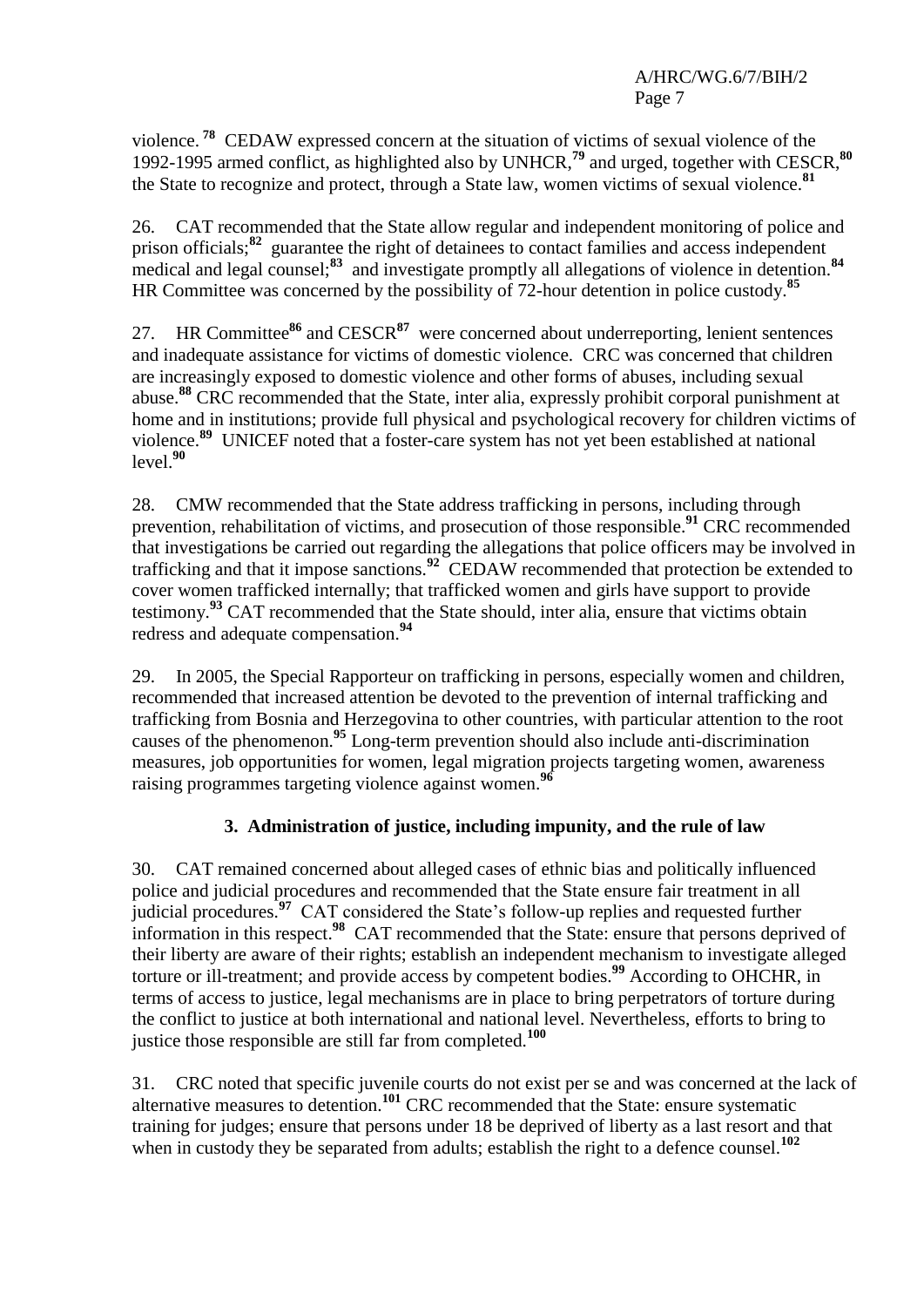32. The 2008 Common Country Assessment (CCA) indicated that the country"s ability to deal with the past violent conflict is hindered by the inability of the court system to undertake the current backlog of war crimes cases.<sup>103</sup> The impending closure of the ICTY by 2010 is juxtaposed with the current transfer of a large number of ICTY-generated war crimes investigations to the Prosecutor"s Office of Bosnia and Herzegovina.**<sup>104</sup>**

33. HR Committee noted that the fate and whereabouts of some 15,000 persons remain unresolved,**<sup>105</sup>** expressed regret with the failure to establish a Committee for Truth and Reconciliation and recommended that the State adopt a systematic approach to re-establishing mutual trust and accounting for past abuses.<sup>106</sup> In its follow-up reply, the State informed that the Missing Persons Institute became operational in full capacity on 1 January 2008.**<sup>107</sup>** The 2008 Resident Coordinator Annual Report indicated that the Government undertook the first national transitional-justice consultations and adopted a justice sector reform strategy.**<sup>108</sup>** HR Committee**<sup>109</sup>** and CAT**<sup>110</sup>** recommended that the Fund for Support to Families of Missing Persons be secured, and that payments to families commence. CAT recommended that the State establish the Central Record of Missing Persons.**<sup>111</sup>**

34. The Representative of the Secretary-General on the human rights of internally displaced persons stated that, as highlighted also by UNHCR, **<sup>112</sup>** law enforcement institutions should ensure that crimes and acts of violence against IDPs and returnees are investigated and prosecuted, and that a witness protection programme be established.**<sup>113</sup>**

35. CMW recommended that the State ensure that migrant workers and members of their families have the same rights as nationals to file complaints and to obtain effective redress.**<sup>114</sup>**

# **4. Right to privacy and family life**

36. UNICEF indicated that birth registration of Roma children remains one of the key obstacles.**<sup>115</sup>** The HR Committee was concerned about the frequent failure of health institutions to issue birth certificates for Roma children.**<sup>116</sup>**

37. CRC noted the phenomenon of illegal inter-country adoption of children from Bosnia and Herzegovina and recommended that the State ensure that adoption procedures are in conformity with article 21 of the CRC.**<sup>117</sup>**

38. UNHCR noted that the right to family reunification for recognized refugees remains a problematic issue.**<sup>118</sup>**

# **5. Right to participate in public and political life**

39. CMW urged the State to facilitate voting by its nationals abroad.**<sup>119</sup>** CEDAW urged the State to harmonize the election law with the Law on Gender Equality and to increase the representation of women in elected and appointed bodies.**<sup>120</sup>** The 2008 CCA highlighted the fact that only 9 per cent of leadership positions and only 6 of 64 ministerial positions in Government, at State and Entity levels, are held by women. **121** The proportion of seats held by women in the national Parliament decreased from 16.7 per cent in 2006 to 11.9 per cent in 2009. **122**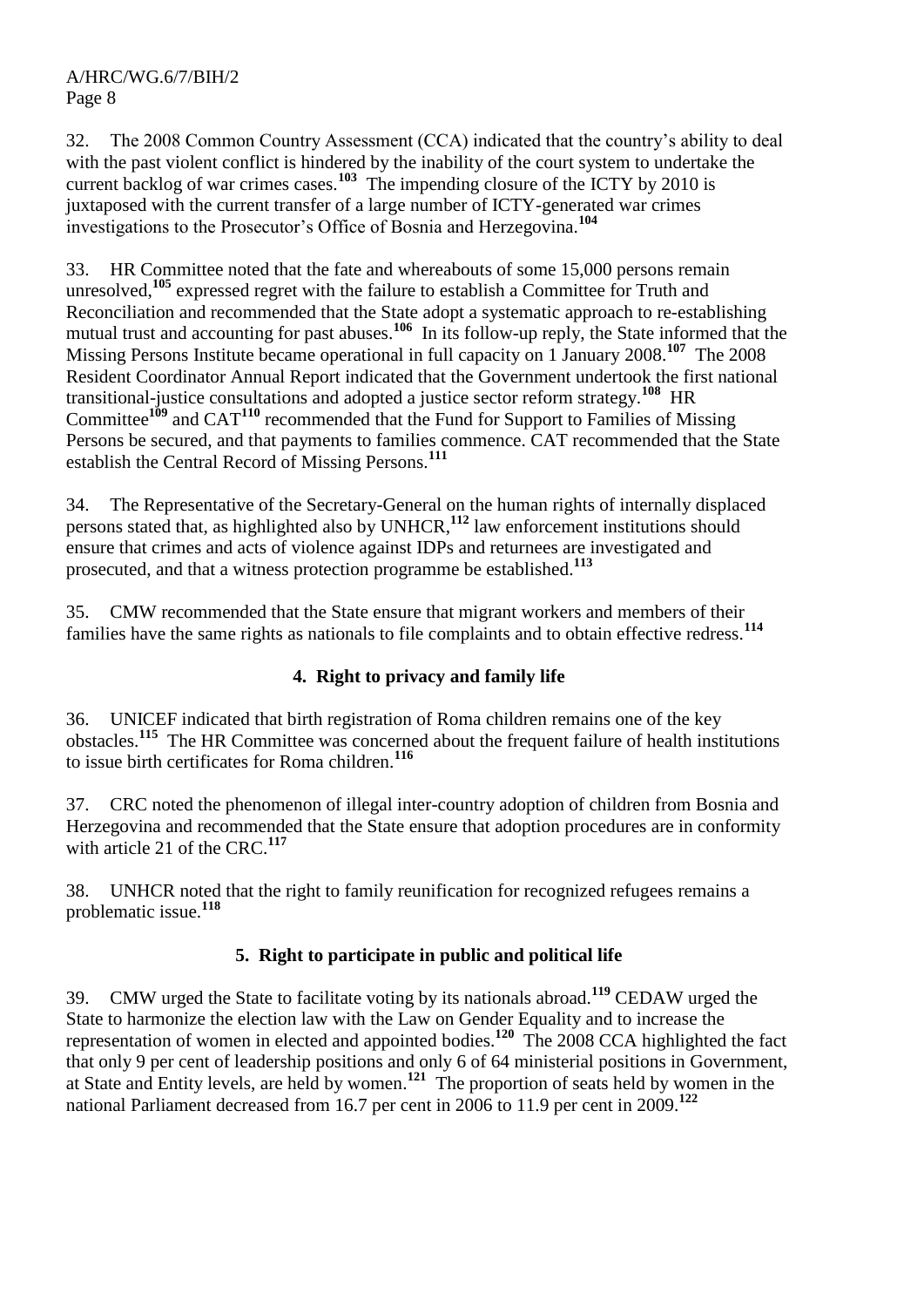# **6. Right to work and to just and favourable conditions of work**

40. CESCR was concerned about the high unemployment rate,**<sup>123</sup>** and that more than one third of the workforce is employed in the informal sector. **<sup>124</sup>** CESCR also urged the State to combat unemployment through targeted programmes.**<sup>125</sup>** CESCR recommended that employers refrain from arbitrarily dismissing employees, pay salaries and social security contributions on time, and that labour inspection units be sufficiently resourced.**<sup>126</sup>** CMW recommended that the State ensure seasonal workers the same treatment as national workers.**<sup>127</sup>**

41. CEDAW urged the State to bring to justice employers who violate equality provisions, to increase women's representation in the formal economy, to eliminate occupational segregation, and to ensure access to vocational training.**<sup>128</sup>**

#### **7. Right to social security and to an adequate standard of living**

42. CERD requested, as highlighted also by UNHCR, **<sup>129</sup>** that the State ensure that pension benefits and health care benefits are provided on a non-discriminatory basis, especially regarding minority returnees.**<sup>130</sup>**

43. CESCR noted with deep concern that civilian war victims will receive only 20 per cent of the pension benefits allocated to military victims of war**<sup>131</sup>** and urged the State to ensure an equitable allocation of social protection funds for civilian and military victims of war.<sup>132</sup> HR Committee noted that torture victims must prove at least 60 per cent of bodily harm in order to be recognized as civilian victims and that this requirement may exclude victims of mental torture from personal disability benefits.**<sup>133</sup>** HR Committee recommended that the State ensure that victims of mental torture be granted victim of war status.**<sup>134</sup>**

44. HR Committee**<sup>135</sup>** and CERD, **<sup>136</sup>** as highlighted also by UNHCR,**<sup>137</sup>** urged the State to remove administrative obstacles and fees in order to ensure that all Roma are provided with personal documents related to the provision of health insurance and social security benefits. CRC recommended that the State improve the health of children, including through strengthening vaccination, improving their nutritional status, and promoting breastfeeding.**<sup>138</sup>**

45. CEDAW requested the State, as highlighted also by UNHCR, **<sup>139</sup>** to ensure that national poverty alleviation programmes fully benefit women, in particular marginalized groups of women.<sup>140</sup> CEDAW urged the State to ensure that women have access to adequate services, that maternal mortality rates are reduced, and to guarantee access to information and services regarding sexual and reproductive health.**<sup>141</sup>**

46. CRC was concerned that a significant number of children, especially Roma, are living or working on the streets, do not attend schools and that many are forced to work.**<sup>142</sup>** CRC recommended that the State: ensure that street children are provided with nutrition, clothing, housing, health-care and educational opportunities;<sup>143</sup> combat trafficking in children;<sup>144</sup> increase efforts to prevent the use of illicit drugs,**<sup>145</sup>** provide for mental and reproductive health counselling;**<sup>146</sup>** launch campaigns to raise awareness on HIV/AIDS.**<sup>147</sup>**

47. In 2006, the Special Rapporteur on adequate housing noted that the post-conflict reconstruction of housing has been disproportionately less extensive and slower for Roma communities than for other communities.**<sup>148</sup>** CESCR**<sup>149</sup>** and CERD**<sup>150</sup>** urged the State to ensure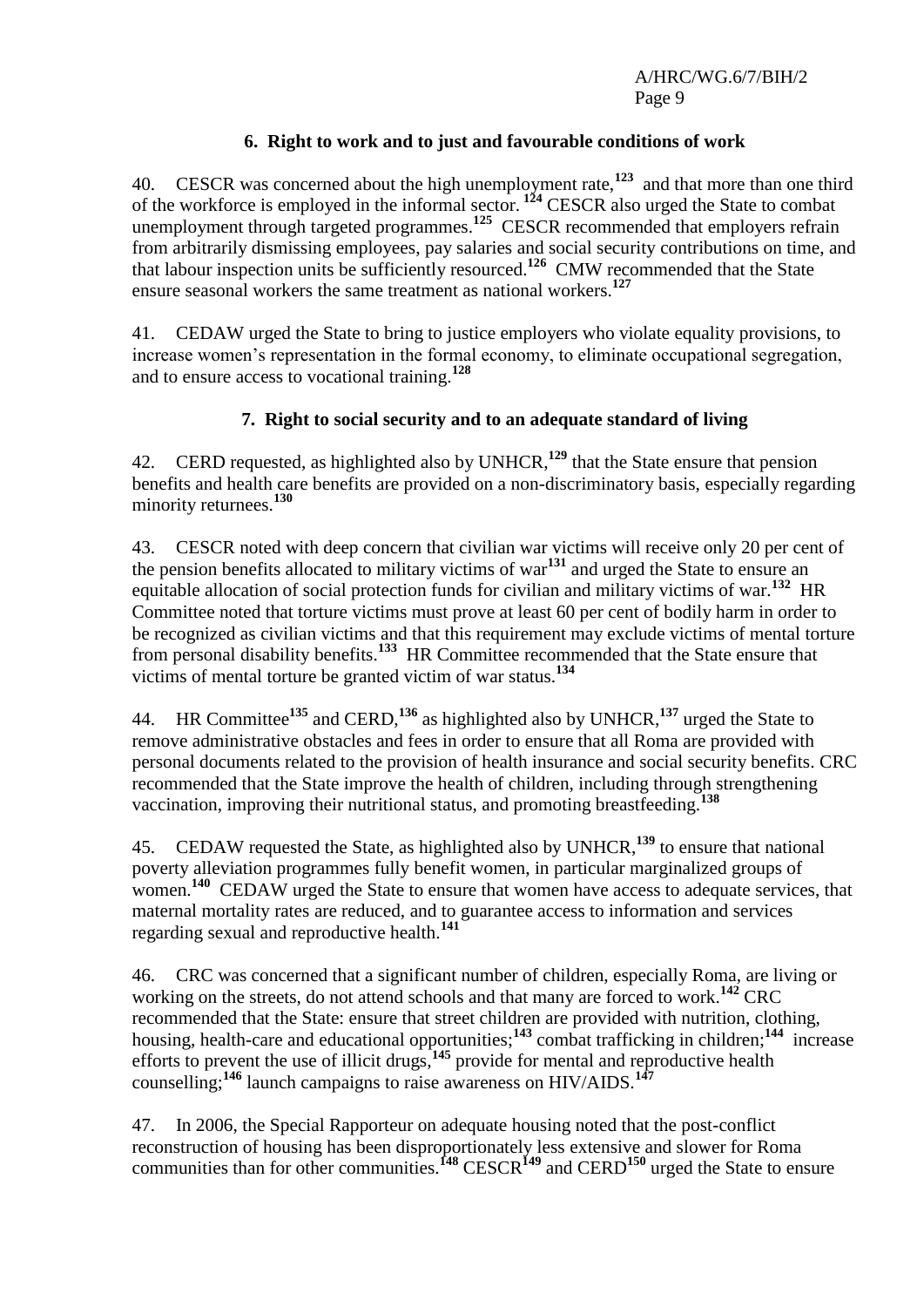the right of Roma to repossess their pre-armed-conflict property, and that alternative housing or compensation be provided. CESCR recommended that the State adopt a housing law as well as allocate resources for the provision of social housing.**<sup>151</sup>**

48. CESCR was concerned about the extent of poverty, especially in rural areas and among IDPs, minority returnees, families headed by single parents, older persons, persons with disabilities, Roma and other minorities.**<sup>152</sup>** CRC noted that most children who have lost their parents live in harsh poverty**<sup>153</sup>** and recommended that the State provide support and material assistance to economically disadvantaged families.**<sup>154</sup>**

# **8. Right to education and to participate in the cultural life of the community**

49. The Special Rapporteur on education noted in 2007 that the practice of "two schools under one roof" emerged after the war: children of different ethnicities attend the same schools but were taught different curricula and at separate times.**<sup>155</sup>** CERD**<sup>156</sup>**, CESCR**<sup>157</sup>** and CRC**<sup>158</sup>** were concerned about the existence of mono-ethnic schools and "two schools under one roof" wherein children are physically segregated. CERD**<sup>159</sup>** and CESCR**<sup>160</sup>** urged the State to end public school segregation and implement a common curriculum, sensitive to the cultural attributes of the ethnic groups. The Special Rapporteur encouraged ethnic group leaders to collaborate with the Agency for Preschool, Primary and Secondary Education. **161**

The 2008 CCA indicated that the education system was characterized low attendance rates,**<sup>162</sup>** and that the level of discrimination against minorities remains high regarding education.<sup>163</sup> UNICEF indicated that due to fear and insecurity, minorities lack the capacity to exercise their right to education in their own language.<sup>164</sup> CRC recommended that articles 28 and 29 of the CRC be implemented, particularly regarding children living in poverty, refugee and returnee, Roma and children with disabilities.**<sup>165</sup>** CESCR urged the State to promote equal access by Roma children to education.**<sup>166</sup>**

51. CRC was concerned at the inadequate number of professional teaching staff**<sup>167</sup>** and that violence in school is widespread.**<sup>168</sup>** CEDAW remained concerned about the early dropout rates of girls in rural areas, especially of Roma girls.**<sup>169</sup>** CRC recommended paying particular attention to the high dropout rates and increase the availability of vocational training.**<sup>170</sup>**

#### **9. Minorities**

52. UNHCR highlighted that a significant population, most of whom are Roma, is presumed to be de facto stateless. Legislation in the areas of nationality, civil status, and documentation is very fragmented in application, thus preventing access to rights such as education, health care, housing and employment.**<sup>171</sup>** CERD recommended that the State strengthen the role of the Roma Council and that the Council be consulted in connection with any process that impacts Roma rights and interests.**<sup>172</sup>**

53. CERD was concerned about the low representation of ethnic minorities, in particular Roma, in the labour market.**<sup>173</sup>** CRC expressed serious concern that 90 per cent of Roma have no health insurance, which results in exclusion from health care.**<sup>174</sup>** CERD urged the State to combat discrimination against Roma children and children belonging to other ethnic minority groups.**<sup>175</sup>**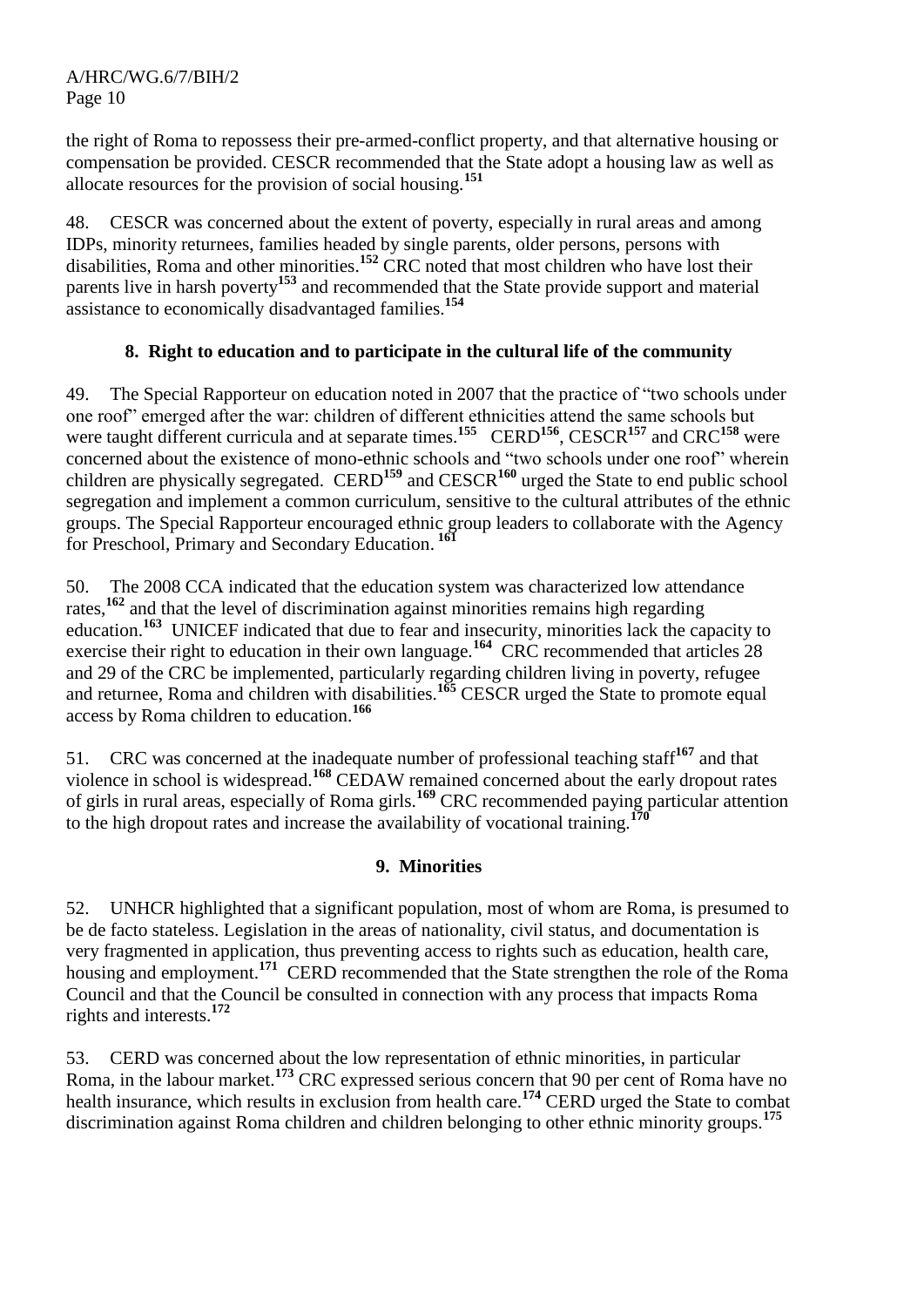#### **10. Migrants, refugees and asylum-seekers**

54. UNHCR noted that the right to seek and enjoy asylum in the country remains limited in practice,<sup>176</sup> indicated that Roma refugees are not afforded equal treatment regarding access to social housing<sup>177</sup> and that access to adequate accommodation, food and health care for asylumseekers remains an area of concern.**<sup>178</sup>**

55. CMW recommended the State to harmonize legislation regulating the issuing of work and residence permits with the ICRMW,**<sup>179</sup>** to ensure that migrant workers and their families held in detention centres have access to legal aid and consular services, are not detained and their treatment is in full compliance with the ICRMW. **180**

56. HR Committee recommended that, as highlighted also by UNHCR,**<sup>181</sup>** the State create conditions for sustainable returns, i.e. by combating discrimination against minority returnees, ensuring social reintegration and equal access to employment, education, and social and public services.**<sup>182</sup>**

#### **11. Internally displaced persons**

57. UNHCR indicated that the 1992-1995 conflict generated approximately 2.2 million refugees and IDPs. As of June 2009, some 117,000 people remain internally displaced within the country.**<sup>183</sup>**

58. Following his visit in 2008, the Representative of the Secretary-General on the human rights of internally displaced persons stated that there were still too many citizens continuing to live in displacement or at returnee sites in miserable conditions with insufficient assistance. Among those remaining in displacement, a significant number will not be able to go back to their places of origin. These include elderly, infirm persons and female-headed households without family support, disabled and traumatized persons. **184**

59. CRC was concerned that violent incidents against returnees and IDPs and their property, memorials or religious objects are frequent.**<sup>185</sup>** CERD welcomed the progress in reducing the number of incidents in which attempts to return have been impeded by violence or threats, in particular the prosecutions and punishment of perpetrators.**<sup>186</sup>**

60. HR Committee was concerned about the poor conditions in collective centres housing, and recommended that the State proceed with the phasing-out of collective centres and provide alternative housing to their residents.**<sup>187</sup>** UNHCR stated the need to expedite the process of securing durable solutions for the remaining IDPs and returnees, including IDPs in collective accommodation.**<sup>188</sup>**

61. CRC recommended that, as highlighted also by UNHCR,**<sup>189</sup>** the State address, inter alia, the needs and rights of displaced and refugee children, and ensure proper accommodation, social and professional reintegration for their parents.**<sup>190</sup>**

# **12. Human rights and counter-terrorism**

62. CAT recommended that the State ensure that individuals under its jurisdiction receive appropriate consideration, including an opportunity for independent and impartial review of decisions on expulsion, return or extradition.**<sup>191</sup>**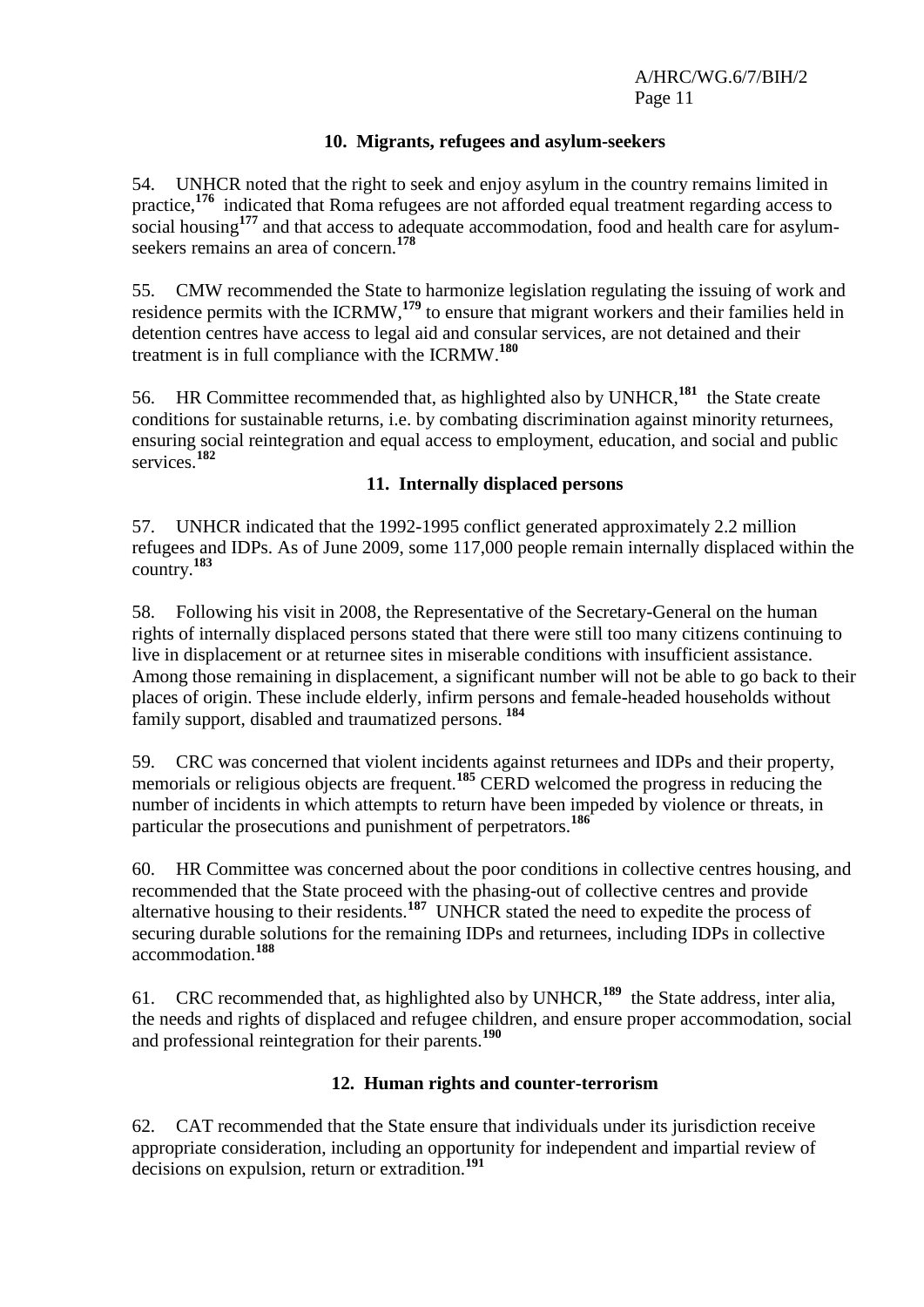63. In 2006 the Chairperson-Rapporteur of the Working Group on Arbitrary Detention; the Special Rapporteur on the independence of judges and lawyers; the Special Rapporteur on torture and other cruel, inhuman or degrading treatment or punishment; the Special Rapporteur on freedom of religion or belief; and the Special Rapporteur on the right of everyone to the enjoyment of the highest attainable standard of physical and mental health referred to the cases of six foreign men, detained since October 2001 without any charges, who were transferred to Guantánamo in violation of an order by the highest human rights court of the country. **<sup>192</sup>**

# **III. ACHIEVEMENTS, BEST PRACTICES, CHALLENGES AND CONSTRAINTS**

64. CRC**<sup>193</sup>**, CESCR**<sup>194</sup>** and CAT**<sup>195</sup>** noted that the State is still going through a phase of political, economic and social transition aggravated by an armed conflict (1992-1995). **<sup>196</sup>** UNHCR stated that since 1995, through concerted national and international efforts, over one million refugees and displaced persons had exercised their right to voluntary return. The overall national response is inadequate in light of the persisting humanitarian needs and unfulfilled human rights of IDPs and returnees.**<sup>197</sup>**

65. The 2008 CCA indicated that while gender-based discrimination in ubiquitous throughout the society, three issues of particular concern are exclusion from political processes, access to employment and the labour market, and gender-based violence.**<sup>198</sup>**

66. UNICEF indicated that the highly fragmented administrative and political structure continues to be a challenge in relation to the fulfilment of human rights.**<sup>199</sup>**

67. CESCR took note of the continued existence of landmines and other explosive remnants of war, which prevents the safe return of returnees to their homes and farming lands.**<sup>200</sup>**

# **IV. KEY NATIONAL PRIORITIES, INITIATIVES AND COMMITMENTS**

# **A. Pledges by the State**

68. In 2007, the Government pledged to, inter alia, assist and alleviate suffering of war affected populations by providing expertise in the field of the return of refugees and to advocate the full implementation of the CAT and the abolition of the death penalty. **<sup>201</sup>**

#### **B. Specific recommendations for follow-up**

69. CAT requested that the Government provide, within one year, information on recommendations concerning, inter alia, the investigation and prosecution of torture cases during the conflict; the independence of judiciary in particular relating to the protection of minorities; the investigation of alleged cases of trafficking in persons. **<sup>202</sup>** Bosnia and Herzegovina provided replies in February 2006**<sup>203</sup>** and May 2007. **204**

70. CERD requested information, within one year, on the implementation of the recommendations concerning, inter alia, the enjoyment of the right to vote; the resolution of claims of workers dismissed during the armed conflict because of their ethnicity; to combat discrimination against Roma children.**<sup>205</sup>** Bosnia and Herzegovina provided replies in November 2007 and June 2009. **206**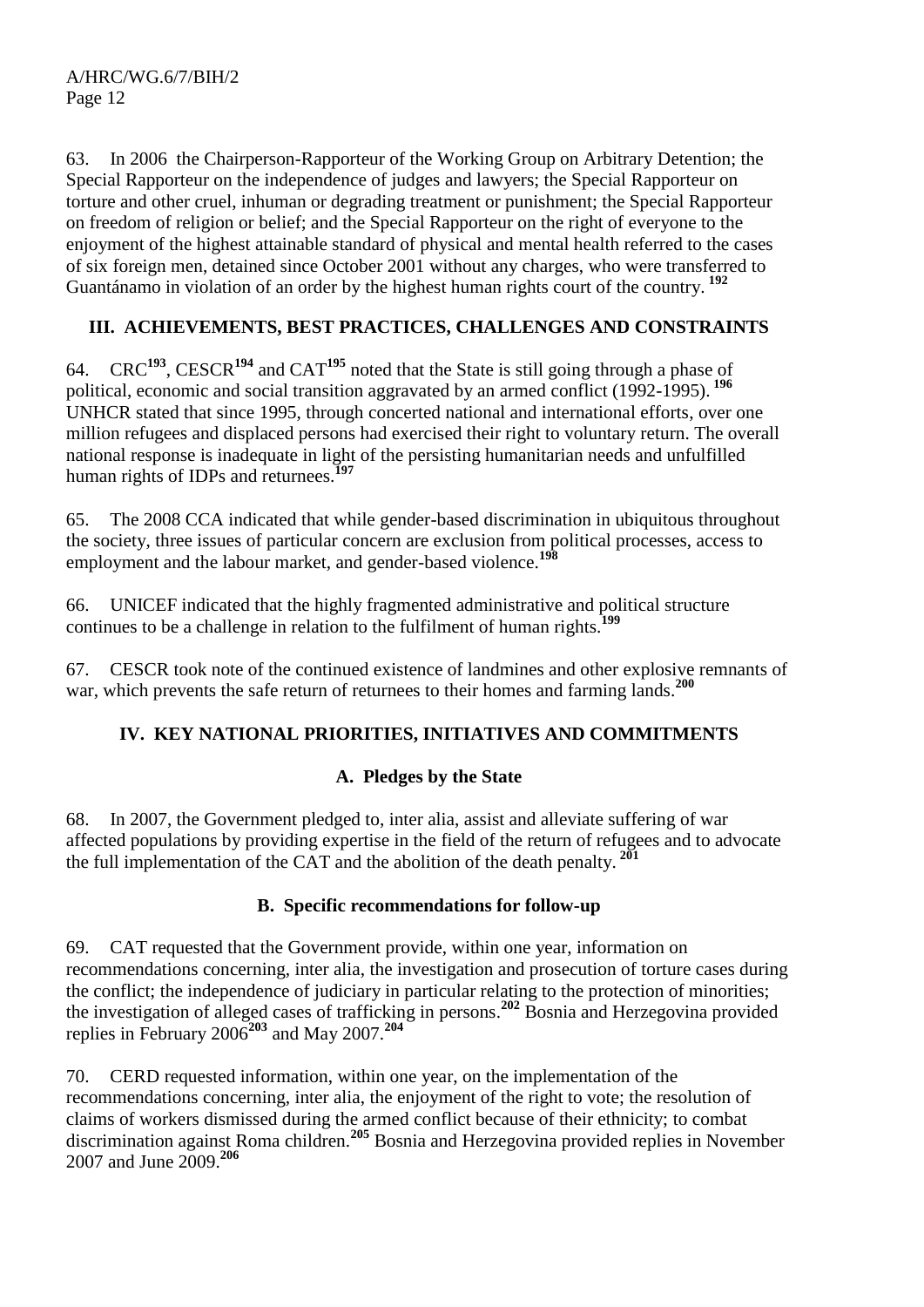71. HR Committee stated that the Government should submit, within one year, information on the follow-up given to its recommendations concerning, inter alia, the adoption of an electoral system guaranteeing equal enjoyment of the rights under Article 25 of the Covenant to all citizens irrespective of ethnicity; unresolved cases of persons who went missing during the conflict; material and hygienic conditions in detention facilities, prisons and mental health institutions, including Zenica Prison Forensic Psychiatric Annex and Sokolac Psychiatric Hospital; and the relocation for the Roma settlement at Butmir. **<sup>207</sup>** Bosnia and Herzegovina provided replies in December 2007, **<sup>208</sup>** December 2008**<sup>209</sup>** and March 2009. **210**

72. In 2007, the Special Rapporteur on education recommended abolishing educational modalities and processes based on assimilation and segregation, and to harmonize lower-level legislation with the different framework laws on education.**<sup>211</sup>**

#### **V. CAPACITY-BUILDING AND TECHNICAL ASSISTANCE**

73. CESCR called on the State to seek further international assistance for the clearing of antipersonnel mines.**<sup>212</sup>** CRC encouraged the State to seek technical cooperation on: the implementation of the CRC;**<sup>213</sup>** the health situation of children;**<sup>214</sup>** the prevention of the spread of HIV/AIDS;**<sup>215</sup>** education;**<sup>216</sup>** refugees and IDPs;**<sup>217</sup>** children living and working on the streets;**<sup>218</sup>** trafficking in children for sexual and other exploitative purposes;**<sup>219</sup>** children in conflict with the law;<sup>220</sup> public awareness campaigns on the child rights departments within the Ombudsman office.**<sup>221</sup>**

74. The 2010-2014 United Nations Development Assistance Framework indicated four outcome areas: democratic governance, social inclusion, environment and human security.**<sup>222</sup>**

*Notes*

<u>.</u>

 $1$  Unless indicated otherwise, the status of ratifications of instruments listed in the table may be found in *Multilateral Treaties Deposited with the Secretary-General: Status as at 31 December 2006* (ST/LEG/SER.E.25), supplemented by the official website of the United Nations Treaty Collection database, Office of Legal Affairs of the United Nations Secretariat, http:// treaties.un.org/  $2$  The following abbreviations have been used for this document: ICERD International Convention on the Elimination of All Forms of Racial Discrimination ICESCR International Covenant on Economic, Social and Cultural Rights OP-ICESCR Optional Protocol to ICESCR ICCPR International Covenant on Civil and Political Rights ICCPR-OP 1 Optional Protocol to ICCPR ICCPR-OP 2 Second Optional Protocol to ICCPR, aiming at the abolition of the death penalty CEDAW Convention on the Elimination of All Forms of Discrimination against Women OP-CEDAW Optional Protocol to CEDAW CAT Convention against Torture and Other Cruel, Inhuman or Degrading Treatment or Punishment OP-CAT Optional Protocol to CAT CRC Convention on the Rights of the Child OP-CRC-AC Optional Protocol to CRC on the involvement of children in armed conflict OP-CRC-SC Optional Protocol to CRC on the sale of children, child prostitution and child pornography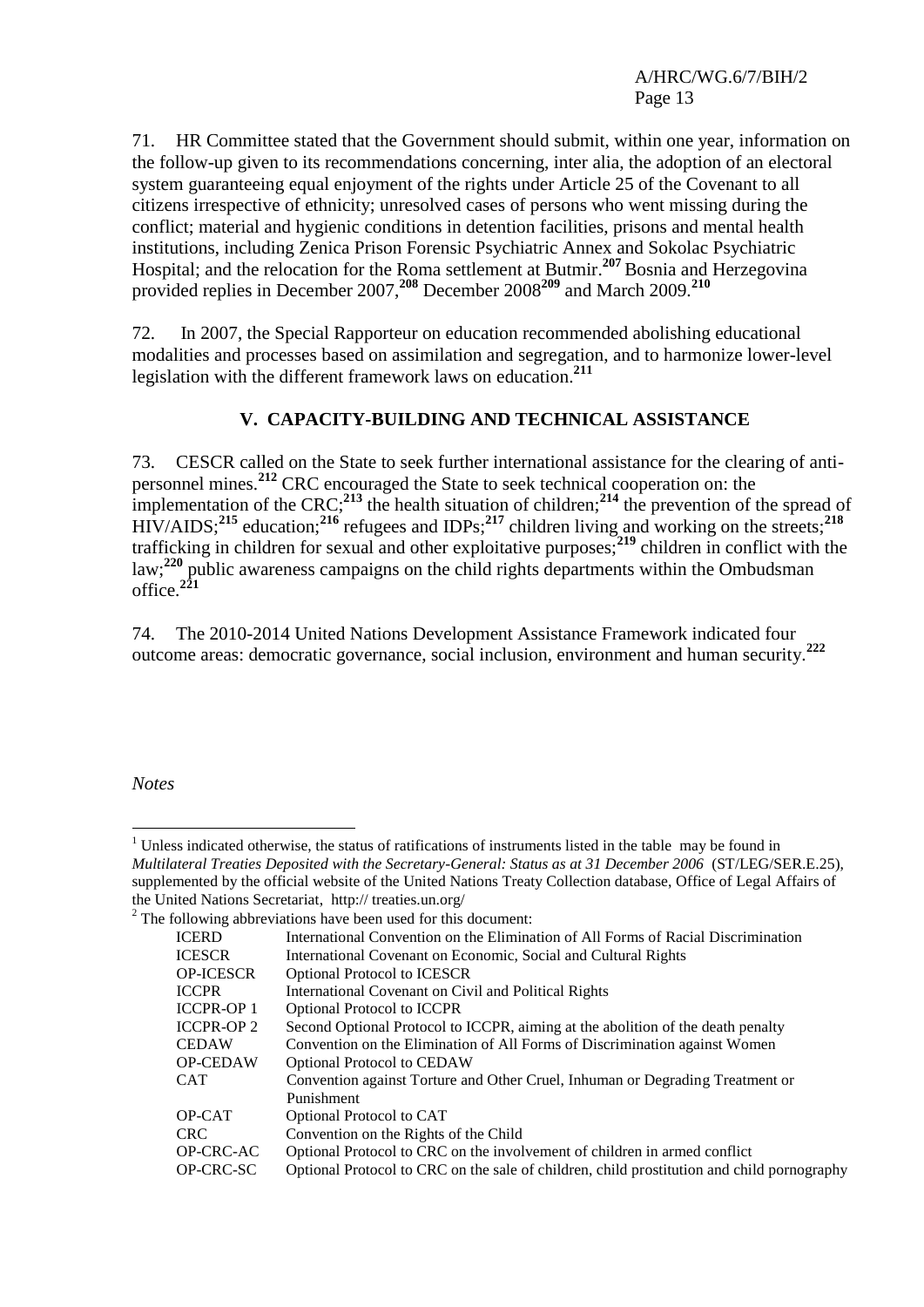$\overline{a}$ 

| <b>ICRMW</b>   | International Convention on the Protection of the Rights of All Migrant Workers and    |
|----------------|----------------------------------------------------------------------------------------|
|                | <b>Members of Their Families</b>                                                       |
| <b>CRPD</b>    | Convention on the Rights of Persons with Disabilities                                  |
| <b>OP-CRPD</b> | Optional Protocol to Convention on the Rights of Persons with Disabilities             |
| <b>CED</b>     | International Convention for the Protection of All Persons from Enforced Disappearance |
|                |                                                                                        |

CED International Convention for the Protection of All Persons from Enforced Disappearance<br><sup>3</sup> Protocol to Prevent, Suppress and Punish Trafficking in Persons, Especially Women and Children, supplementing the United Nations Convention against Transnational Organized Crime.

<sup>4</sup> 1951 Convention relating to the Status of Refugees and its 1967 Protocol, 1954 Convention relating to the status of Stateless Persons and 1961 Convention on the Reduction of Statelessness.

<sup>5</sup> Geneva Convention for the Amelioration of the Condition of the Wounded and Sick in Armed Forces in the Field (First Convention); Geneva Convention for the Amelioration of the Condition of Wounded, Sick and Shipwrecked Members of Armed Forces at Sea (Second Convention); Convention relative to the Treatment of Prisoners of War (Third Convention); Convention relative to the Protection of Civilian Persons in Time of War (Fourth Convention); Protocol Additional to the Geneva Conventions of 12 August 1949, and relating to the Protection of Victims of International Armed Conflicts (Protocol I); Protocol Additional to the Geneva Conventions of 12 August 1949, and relating to the Protection of Victims of Non-International Armed Conflicts (Protocol II); Protocol Additional to the Geneva Conventions of 12 August 1949, and relating to the Adoption of an Additional Distinctive Emblem (Protocol III). For the official status of ratifications, see Federal Department of Foreign Affairs of Switzerland, at www.eda.admin.ch/eda/fr/home/topics/intla/intrea/chdep/warvic.html.

<sup>6</sup> International Labour Organization Convention No. 29 concerning Forced or Compulsory Labour; Convention No. 105 concerning the Abolition of Forced Labour, Convention No. 87 concerning Freedom of Association and Protection of the Right to Organize; Convention No. 98 concerning the Application of the Principles of the Right to Organize and to Bargain Collectively; Convention No. 100 concerning Equal Remuneration for Men and Women Workers for Work of Equal Value; Convention No. 111 concerning Discrimination in Respect of Employment and Occupation; Convention No. 138 concerning the Minimum Age for Admission to Employment; Convention No. 182 concerning the Prohibition and Immediate Action for the Elimination of the Worst Forms of Child Labour.

 $7$  CRC/C/15/Add.260, para. 70.

<sup>8</sup> CERD/C/BIH/CO/6, para. 26.

<sup>9</sup>Ibid., para. 27.

<sup>10</sup> CMW/C/BIH/CO/1, para. 13.

 $11$  E/C.12/BIH/CO/1, para. 8.

 $12$  CAT/C/BIH/CO/1, para. 3.

<sup>13</sup> CRC/C/15/Add.260, paras. 5 and 9.

 $14$  CMW/C/BIH/CO/1, para. 8.

 $15$  E/C.12/BIH/CO/1, para. 11.

<sup>16</sup> CEDAW/C/BIH/CO/3, para. 13.

 $17$  E/C.12/BIH/CO/1, para. 31.

<sup>18</sup> CEDAW/C/BIH/CO/3, para. 14.

<sup>19</sup> CERD/C/BIH/CO/6, para. 11.

<sup>20</sup> CCPR/C/BIH/CO/1, para. 8

<sup>21</sup> CERD/C/BIH/CO/6/Add.2, para. 3.

 $22$  CERD/C/BIH/CO/6, para. 10.

 $23$  Ibid., para. 12.

 $^{24}$  E/C.12/BIH/CO/1, para. 4; CRC/C/15/Add.260, para. 3

 $25$  CCPR/C/BIH/CO/1, para. 7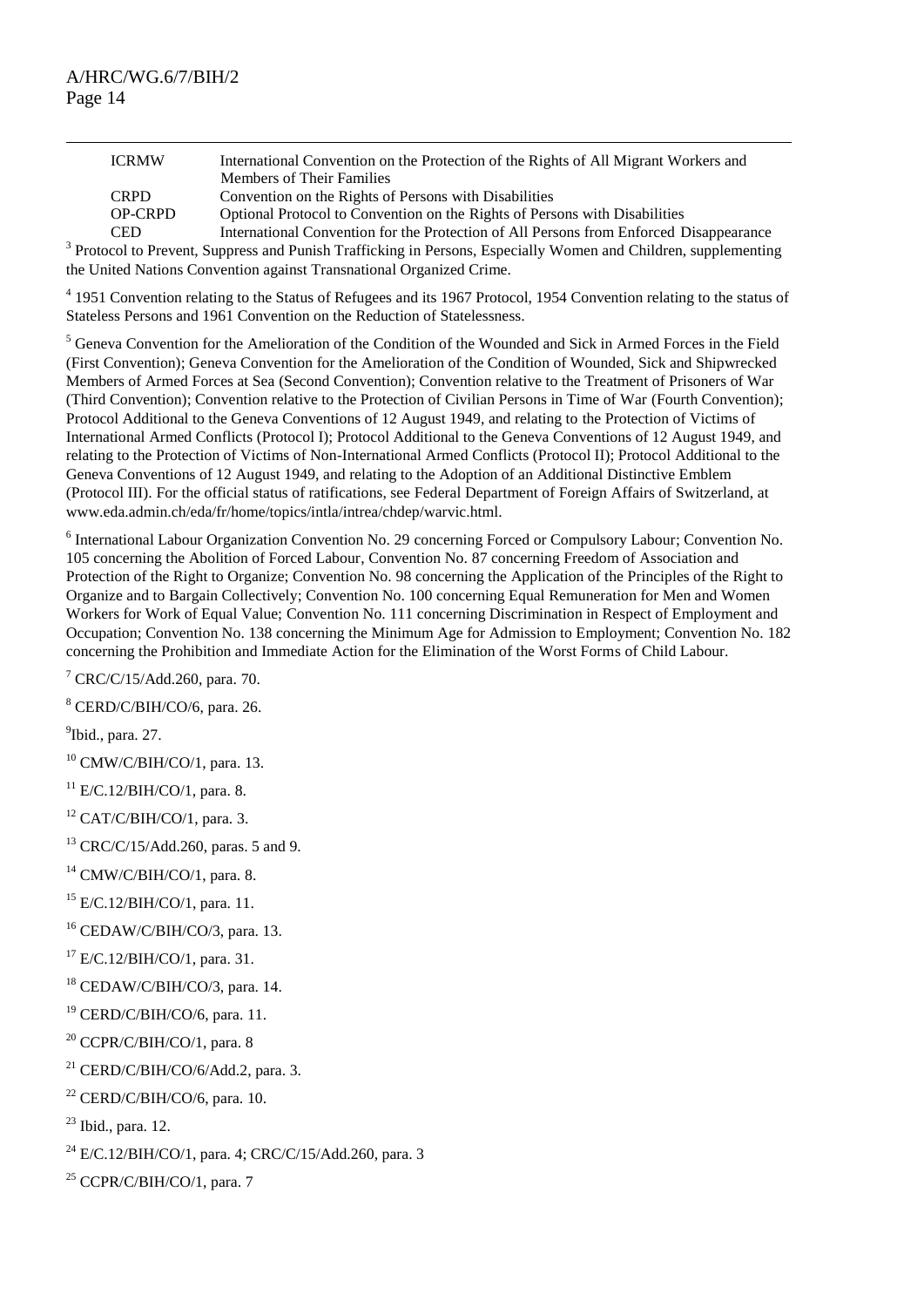<sup>26</sup> The former Field Office in Bosnia and Herzegovina of OHCHR, "The rights of torture victims under international law", p. 13.

<sup>27</sup> CCPR/C/BIH/CO/1, para. 7.

 $28$  CEDAW/C/BIH/CO/3, para. 9.

 $29$  CRC/C/15/Add.260, para. 3.

 $30$  For the list of national human rights institutions with accreditation status granted by the International Coordinating Committee of National Institutions for the Promotion and Protection of Human Rights (ICC), see A/HRC/10/55, annex I.

 $31$  E/C.12/BIH/CO/1, para. 30.

 $32$ Ibid., para. 10.

-

 $33$  CERD/C/BIH/CO/6, para. 9.

<sup>34</sup> E/C.12/BIH/CO/1, para. 30.

 $35$  CERD/C/BIH/CO/6, para. 9.

<sup>36</sup> UNICEF submission to the UPR on Bosnia and Herzegovina, p. 2.

<sup>37</sup> CRC/C/15/Add.260, para. 11.

<sup>38</sup> UNICEF submission to the UPR on Bosnia and Herzegovina, p. 2.

 $39$  Ibid., p. 2.

<sup>40</sup> UNCT in Bosnia and Herzegovina, Common Country Assessment 2008, Sarajevo, pp. 7-8 available at <http://www.undg.org/docs/10263/CCA-BiH-2008-FINAL-WEB-ENG.pdf> .

 $41$  CAT/C/BIH/CO/1, para. 7.

 $42$  CCPR/C/BIH/CO/1, para. 7.

<sup>43</sup> CAT/C/BIH/CO/1, para. 7.

<sup>44</sup> CEDAW/C/BIH/CO/3, para. 7; CCPR/C/BIH/CO/1, para. 6; E/C.12/BIH/CO/1, para. 4.

<sup>45</sup> E/C.12/BIH/CO/1, para. 34.

<sup>46</sup> CEDAW/C/BIH/CO/3, para. 20.

 $47$ Ibid., para. 22.

<sup>48</sup> CAT/C/BIH/CO/1, para. 13.

<sup>49</sup> CERD/C/BIH/CO/6, para. 15.

<sup>50</sup> UNICEF submission to the UPR on Bosnia and Herzegovina, p. 3.

<sup>51</sup> CRC/C/15/Add.260, para. 3.

 $<sup>52</sup>$ Ibid., para. 11.</sup>

<sup>53</sup> UNHCR submission to the UPR on Bosnia and Herzegovina, pp. 1-2.

<sup>54</sup> United Nations press release of 17 November 2009.

<sup>55</sup> The following abbreviations have been used for this document:

| <b>CERD</b>         | Committee on the Elimination of Racial Discrimination                               |
|---------------------|-------------------------------------------------------------------------------------|
| <b>CESCR</b>        | Committee on Economic, Social and Cultural Rights                                   |
| <b>HR</b> Committee | Human Rights Committee                                                              |
| <b>CEDAW</b>        | Committee on the Elimination of Discrimination against Women                        |
| <b>CAT</b>          | Committee against Torture                                                           |
| <b>CRC</b>          | Committee on the Rights of the Child                                                |
| <b>CMW</b>          | Committee on the Protection of the Rights of All Migrant Workers and Their Families |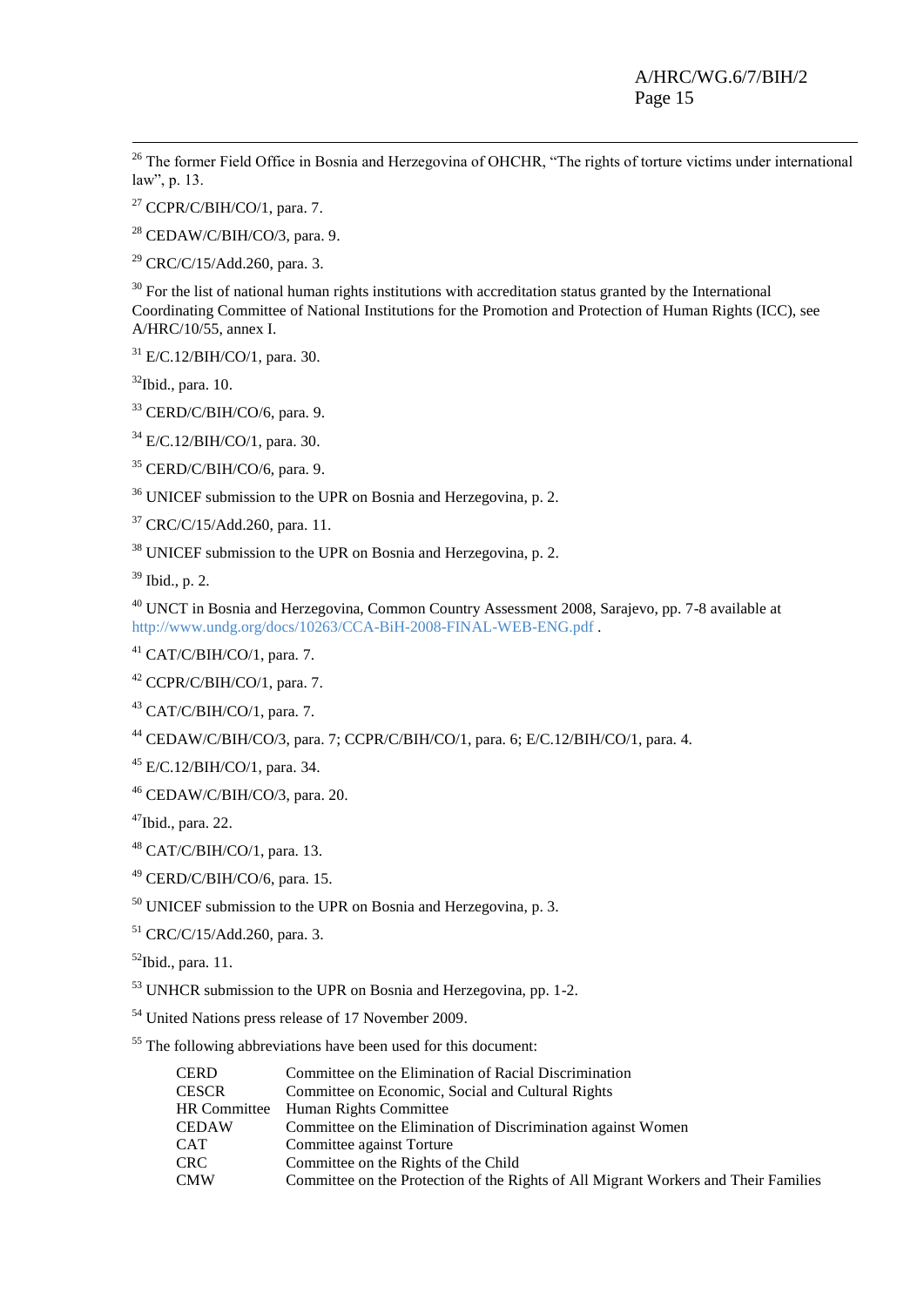#### <sup>56</sup> A/HRC/8/10/Add.4, p. 2.

 $\overline{a}$ 

 $57$  The questionnaires included in this section are those which have been reflected in an official report by a special procedure mandate holder.

<sup>58</sup> See (a) report of the Special Rapporteur on trafficking in persons, especially in women and children (E/CN.4/2006/62) and the Special Rapporteur on the sale of children, child prostitution and child pornography (E/CN.4/2006/67), joint questionnaire on the relationship between trafficking and the demand for commercial sexual exploitation sent in July 2005; (b) report of the Special Rapporteur on the sale of children, child prostitution and child pornography (A/HRC/4/31), questionnaire on the sale of children"s organs sent in July 2006; (c) report of the Special Rapporteur on trafficking in persons, especially women and children (A/HRC/4/23), questionnaire on issues related to forced marriages and trafficking in persons sent in 2006; (d) report of the Special Rapporteur on the human rights of migrants (A/HRC/4/24), questionnaire on the impact of certain laws and administrative measures on migrants sent in 2006; (e) report of the Special Rapporteur on the right to education (A/HRC/4/29), questionnaire on the right to education of persons with disabilities sent in 2006; (f) report of the Special Representative of the Secretary-General on the issue of human rights and transnational corporations and other business enterprises (A/HRC/4/35/Add.3), questionnaire on human rights policies and management practices; (g) report of the Special Rapporteur on the situation of human rights and fundamental freedoms of indigenous people (A/HRC/6/15), questionnaire on the human rights of indigenous people sent in August 2007; (h) report of the Special Rapporteur on the sale of children, child prostitution and child pornography (A/HRC/7/8), questionnaire on assistance and rehabilitation programmes for child victims of sexual exploitation sent in July 2007; (i) report of the Special Rapporteur on the right to education (A/HRC/8/10), questionnaire on the right to education in emergency situations sent in 2007; (j) report on the Special Rapporteur on trafficking in persons, especially women and children (A/HRC/10/16 and Corr.1), questionnaire on trafficking in persons, especially women and children; (k) report of the independent expert on the question of human rights and extreme poverty to the eleventh session of the Council (June 2009) (A/HRC/11/9), questionnaire on Cash Transfer Programmes, sent in October 2008; (l) report of the Special Rapporteur on the right to education (June 2009) (A/HRC/11/8), questionnaire on the right to education for persons in detention; (m) report of the Special Rapporteur on violence against women, (June 2009) (A/HRC/11/6), questionnaire on violence against women and political economy; (n) report of the Special Rapporteur on contemporary forms of slavery, including its causes and consequences (A/HRC/12/21), questionnaire on national legislation and initiatives addressing the issue of bonded labour; (o) report of the Special Rapporteur on the sale of children, child prostitution and child pornography (A/HRC/12/23), questionnaire on measures to prevent and combat online child pornography; (p) report of the Special Rapporteur on the right to food to the twelfth session of the Council (A/HRC/12/31), questionnaire on world food and nutrition security; (p) report of the Special Rapporteur on the sale of children, child prostitution and child pornography (A/HRC/12/23), questionnaire on measures to prevent and combat online child pornography.

 $59$  The report of the Special Rapporteur on the human rights of migrants (A/HRC/4/24), the report of the Special Representative of the Secretary-General on the issue of human rights and transnational corporations and other business enterprises (A/HRC/4/35/Add.3), the report of the Special Rapporteur on the situation of human rights and fundamental freedoms of indigenous people (A/HRC/6/15), the report of the Special Rapporteur on violence against women, (June 2009) (A/HRC/11/6).

<sup>60</sup> See [http://www.ohchr.org/EN/Countries/ENACARegion/Pages/BASummary.aspx.](http://www.ohchr.org/EN/Countries/ENACARegion/Pages/BASummary.aspx)

<sup>61</sup> UNCT in Bosnia and Herzegovina, Common Country Assessment 2008, Sarajevo, p. 28 available at [http://www.undg.org/docs/10263/CCA-BiH-2008-FINAL-WEB-ENG.pdf.](http://www.undg.org/docs/10263/CCA-BiH-2008-FINAL-WEB-ENG.pdf)

<sup>62</sup> CERD/C/BIH/CO/6, para. 24

<sup>63</sup>Ibid., para. 8

 $<sup>64</sup>$  Ibid., para. 13</sup>

<sup>65</sup> CCPR/C/BIH/CO/1, para. 24

<sup>66</sup> UNHCR submission to the UPR on Bosnia and Herzegovina, p. 3.

 $^{67}$ Ibid., p. 3.

<sup>68</sup> CEDAW/C/BIH/CO/3, para. 11.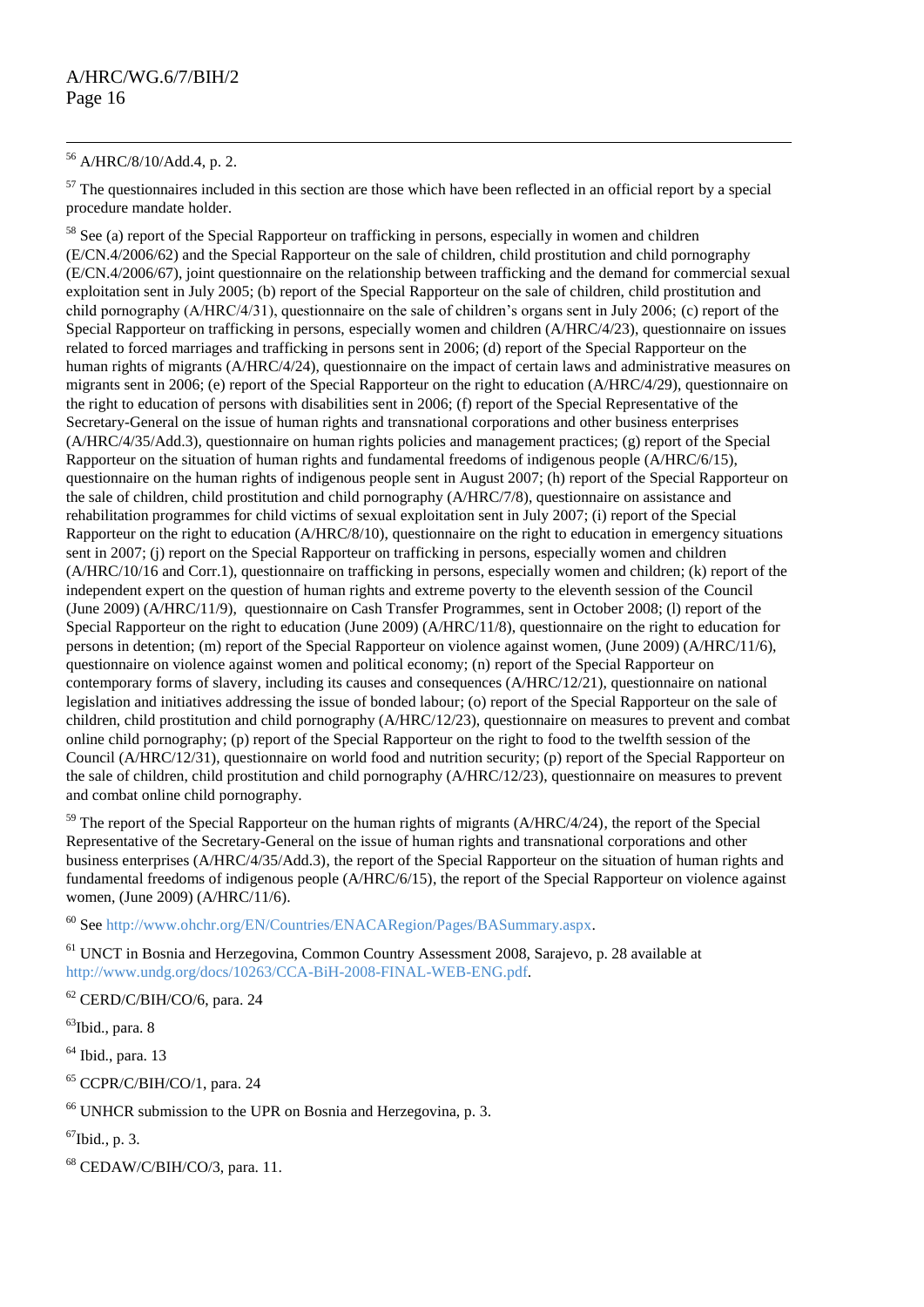<sup>69</sup>Ibid., para. 12.

-

CRC/C/15/Add.260, para. 26.

UNICEF submission to the UPR on Bosnia and Herzegovina, p. 3.

CRC/C/15/Add.260, para. 63.

Ibid., para. 64.

CAT/C/BIH/CO/1, para. 9.

CAT/C/BIH/CO/1, para. 10.

CAT/C/BIH/CO/1/Add. 2, para. 31

 The former Field Office in Bosnia and Herzegovina of OHCHR, "The rights of torture victims under international law", p. 3.

Ibid., pp. 7-8 and pp. 11-12.

 UNHCR submission to the UPR on Bosnia and Herzegovina, Addendum 1, p. 1, referring to CEDAW/C/BIH/CO/3, paras. 37-38.

E/C.12/BIH/CO/1, para. 41

CEDAW/C/BIH/CO/3, paras. 37-38.

CAT/C/BIH/CO/1, para. 13.

Ibid., para. 15.

Ibid., para. 16.

CCPR/C/BIH/CO/1, para. 17.

Ibid., para. 12.

E/C.12/BIH/CO/1, para. 21.

CRC/C/15/Add.260, para. 42.

Ibid., para. 43.

UNICEF submission to the UPR on Bosnia and Herzegovina, p. 6.

CMW/C/BIH/CO/1, para. 38.

CRC/C/15/Add.260, para. 72.

CEDAW/C/BIH/CO/3, para. 28.

CAT/C/BIH/CO/1, para. 21.

E/CN.4/2006/62/Add.2, para. 90.

Ibid., para. 89.

CAT/C/BIH/CO/1, para. 11

CAT/C/BIH/CO/1Add.2, paras. 48-51.

CAT/C/BIH/CO/1, para. 19

<sup>100</sup> The former Field Office in Bosnia and Herzegovina of OHCHR, "The Rights of Torture Victims under International Law, p. 11.

CRC/C/15/Add.260, para. 73

CRC/C/15/Add.260, para. 74

<sup>103</sup> UNCT in Bosnia and Herzegovina, Common Country Assessment 2008, Sarajevo, p. 6 available at [http://www.undg.org/docs/10263/CCA-BiH-2008-FINAL-WEB-ENG.pdf.](http://www.undg.org/docs/10263/CCA-BiH-2008-FINAL-WEB-ENG.pdf)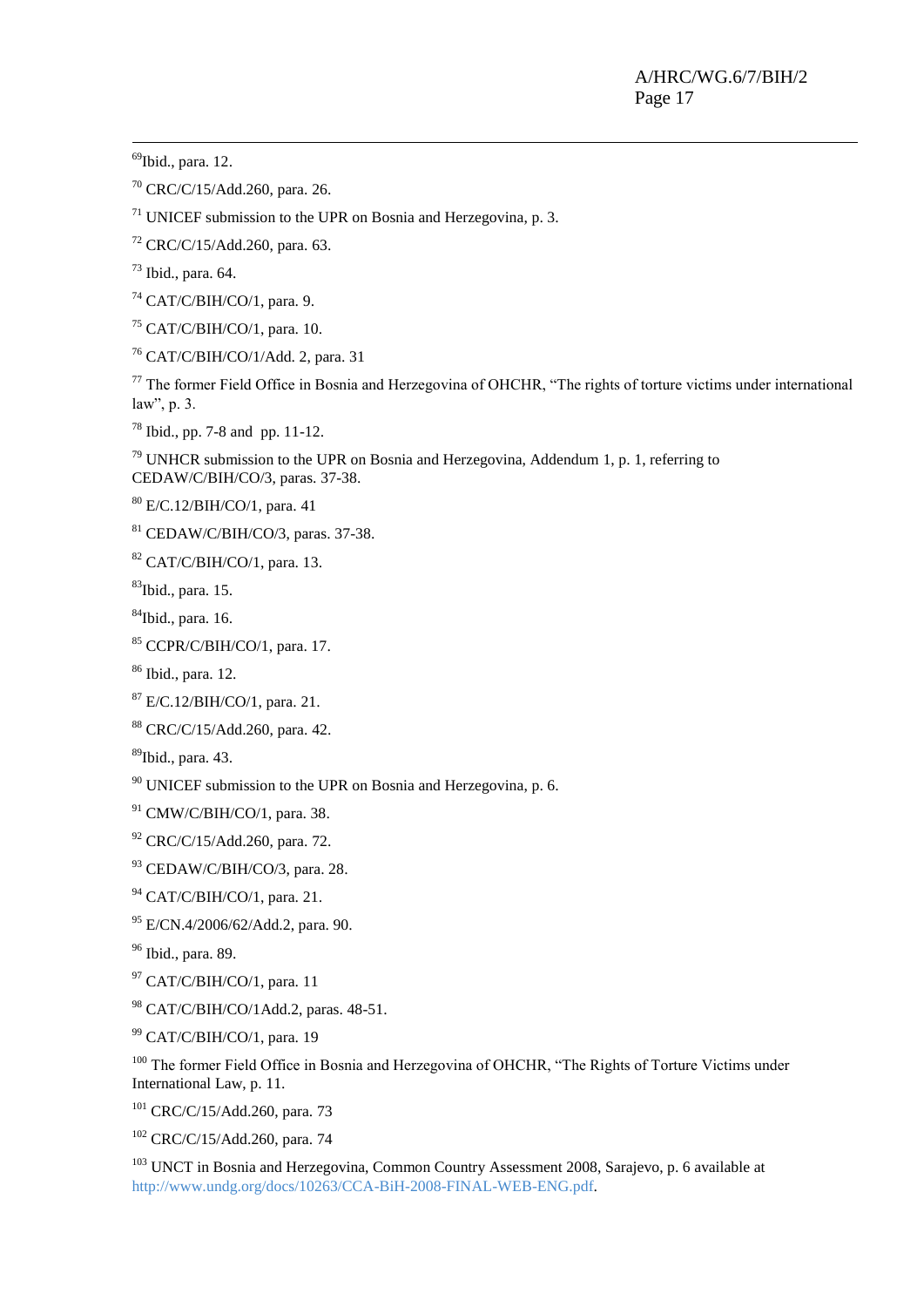$\overline{a}$ <sup>104</sup>Ibid., pp. 27-28 available at [http://www.undg.org/docs/10263/CCA-BiH-2008-FINAL-WEB-ENG.pdf.](http://www.undg.org/docs/10263/CCA-BiH-2008-FINAL-WEB-ENG.pdf)

CCPR/C/BIH/CO/1, para. 14.

Ibid., para. 10.

CCPR/C/BIH/CO/1/Add.2, paras. 5-15.

<sup>108</sup> Resident Coordinator, Annual Report, Sarajevo, 2008, p. 1, available at http://www.undg.org/RCAR/2008/finalized/pdfs/RCAR\_2008\_BIH\_NAR.pdf.

CCPR/C/BIH/CO/1, para. 14.

CAT/C/BIH/CO/1, para. 20.

Ibid., para. 20.

 UNHCR submission to the UPR on Bosnia and Herzegovina, addendum 1, p. 5, referring to E/CN.4/2006/71/Add.4, para. 58.

E/CN.4/2006/71/Add.4, para. 58.

CMW/C/BIH/CO/1, para. 22.

UNICEF submission to the UPR on Bosnia and Herzegovina, p. 3.

CCPR/C/BIH/CO/1, para. 22.

CRC/C/15/Add.260, para. 39.

UNHCR submission to the UPR on Bosnia and Herzegovina, p. 2.

CMW/C/BIH/CO/1, para. 30.

CEDAW/C/BIH/CO/3, para. 30.

<sup>121</sup> UNCT in Bosnia and Herzegovina, Common Country Assessment 2008, Sarajevo, p. 7 available at [http://www.undg.org/docs/10263/CCA-BiH-2008-FINAL-WEB-ENG.pdf.](http://www.undg.org/docs/10263/CCA-BiH-2008-FINAL-WEB-ENG.pdf)

<sup>122</sup> United Nations Statistics Division coordinated data and analyses, available at: [http://mdgs.un.org/unsd/mdg.](http://mdgs.un.org/unsd/mdg)

E/C.12/BIH/CO/1, para. 14.

Ibid., para. 37.

Ibid., para. 35.

Ibid., para. 36.

CMW/C/BIH/CO/1, para. 34.

CEDAW/C/BIH/CO/3, para. 34.

<sup>129</sup> UNHCR submission to the UPR on Bosnia and Herzegovina, Addendum 1, p. 3, referring to CERD/C/BIH/CO/6, para. 21.

CERD/C/BIH/CO/6, para. 21.

E/C.12/BIH/CO/1, para. 18.

Ibid., para. 39.

CCPR/C/BIH/CO/1, para. 15.

Ibid., para. 15.

<sup>135</sup>Ibid., para. 22.

CERD/C/BIH/CO/6, para. 17.

<sup>137</sup> UNHCR submission to the UPR on Bosnia and Herzegovina, Addendum 1, p. 2, referring to CCPR/C/BIH/CO/1, para. 22.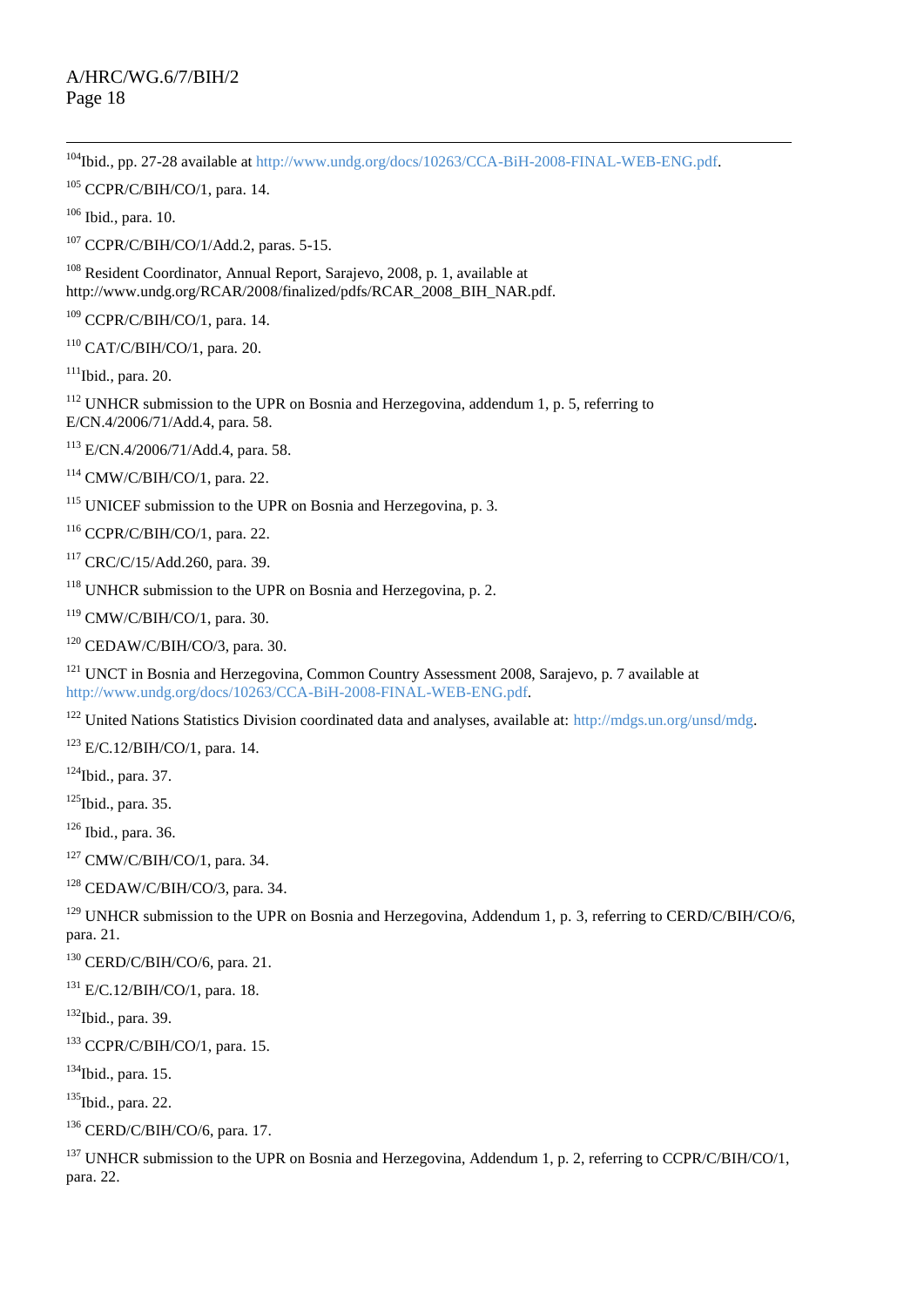<sup>138</sup> CRC/C/15/Add.260, para. 49.

 UNHCR submission to the UPR on Bosnia and Herzegovina, Addendum 1, p. 2, referring to CEDAW/C/BIH/CO/3, para. 40.

CEDAW/C/BIH/CO/3, para. 40.

<sup>141</sup> Ibid., para. 36.

-

CRC/C/15/Add.260, para.65.

Ibid., para. 66.

- Ibid., para. 70.
- Ibid., para. 68.
- Ibid., para. 51.
- Ibid., para. 53.
- E/CN.4/2006/118 para. 49.
- E/C.12/BIH/CO/1, para. 47.
- CERD/C/BIH/CO/6, para. 20.

E/C.12/BIH/CO/1, para. 46.

Ibid., para. 23.

CRC/C/15/Add.260, para. 54.

Ibid., para. 55.

- <sup>155</sup> A/HRC/8/10/Add.4 paras. 93 and 95.
- CERD/C/BIH/CO/6, para. 23.
- E/C.12/BIH/CO/1, para. 28.
- CRC/C/15/Add.260, para. 58.
- CERD/C/BIH/CO/6, para. 23.
- $^{160}$  E/C.12/BIH/CO/1, para. 50.
- A/HRC/8/10/Add.4, para. 66.

<sup>162</sup> UNCT in Bosnia and Herzegovina, Common Country Assessment 2008, Sarajevo, p. 6 available at [http://www.undg.org/docs/10263/CCA-BiH-2008-FINAL-WEB-ENG.pdf.](http://www.undg.org/docs/10263/CCA-BiH-2008-FINAL-WEB-ENG.pdf)

<sup>163</sup> Ibid., p. 33 available a[t http://www.undg.org/docs/10263/CCA-BiH-2008-FINAL-WEB-ENG.pdf.](http://www.undg.org/docs/10263/CCA-BiH-2008-FINAL-WEB-ENG.pdf)

<sup>164</sup> UNICEF submission to the UPR on Bosnia and Herzegovina, p. 4.

CRC/C/15/Add.260, para. 59.

- E/C.12/BIH/CO/1, para. 51.
- CRC/C/15/Add.260, para. 56.

Ibid., para. 58.

- CEDAW/C/BIH/CO/3, para. 31.
- <sup>170</sup> CRC/C/15/Add.260, para. 59.
- <sup>171</sup> UNHCR submission to the UPR on Bosnia and Herzegovina, p. 3.
- CERD/C/BIH/CO/6, para. 14.
- Ibid., para. 19.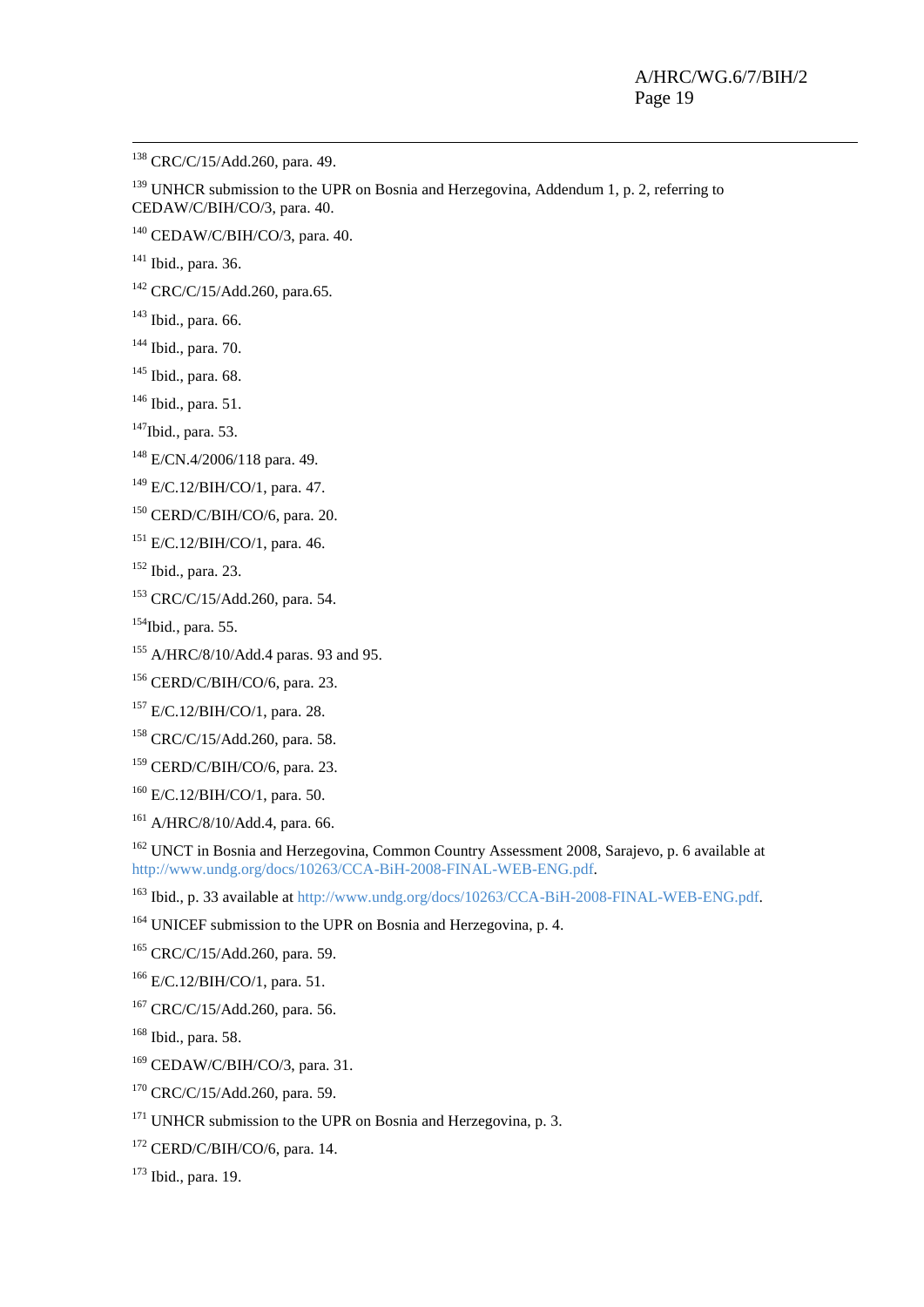CERD/C/BIH/CO/6, para. 22.

UNHCR submission to the UPR on Bosnia and Herzegovina, p. 2.

Ibid., p. 3.

Ibid., p. 4.

CMW/C/BIH/CO/1, paras. 11-12.

Ibid., para. 26.

<sup>181</sup> UNHCR submission to the UPR on Bosnia and Herzegovina, Addendum 1, p. 2, referring to CCPR/C/BIH/CO/1, para. 20.

CCPR/C/BIH/CO/1, para. 20.

<sup>183</sup> UNHCR submission to the UPR on Bosnia and Herzegovina, p. 2.

<sup>184</sup> United Nations press release of 20 June 2008.

CRC/C/15/Add.260, para. 60.

CERD/C/BIH/CO/6, para. 7.

CCPR/C/BIH/CO/1, para. 21.

UNHCR submission to the UPR on Bosnia and Herzegovina, p. 5.

<sup>189</sup>Ibid., addendum 1, p. 4 referring to CRC/C/15/Add.260, para. 62 (b).

CRC/C/15/Add.260, para. 62.

- CAT/C/BIH/CO/1, para. 12.
- E/CN.4/2006/120 para 25 and A/HRC/4/40, para. 37.

CRC/C/15/Add.260, para. 5.

E/C.12/BIH/CO/1, para. 7.

CAT/C/BIH/CO/1, para. 3.

CRC/C/15/Add.260, para. 5.

UNHCR submission to the UPR on Bosnia and Herzegovina, p. 4.

<sup>198</sup> UNCT in Bosnia and Herzegovina, Common Country Assessment 2008, Sarajevo, p. 7 available at [http://www.undg.org/docs/10263/CCA-BiH-2008-FINAL-WEB-ENG.pdf.](http://www.undg.org/docs/10263/CCA-BiH-2008-FINAL-WEB-ENG.pdf)

<sup>199</sup> UNICEF submission to the UPR on Bosnia and Herzegovina, p. 1.

E/C.12/BIH/CO/1, para. 9.

<sup>201</sup> Pledges and commitments undertaken by Bosnia and Herzegovina before the Human Rights Council, as contained in the letter dated on 10 May 2007 sent by the Permanent Mission of Bosnia and Herzegovina to the United Nations addressed to the President of the General Assembly, available at<http://www.un.org/ga/61/elect/hrc/>

CAT/C/BIH/CO/1, para. 24.

CAT/C/BIH/CO/1/Add.1.

CAT/C/BIH/CO/1/Add.2.

CERD/C/BIH/CO/6, para. 29.

CERD/C/BIH/CO/6/Add.1

CCPR/C/BIH/CO/1, para. 27

CCPR/C/BIH/CO/1/Add.1.

 $\overline{a}$ <sup>174</sup> CRC/C/15/Add.260, para. 47.